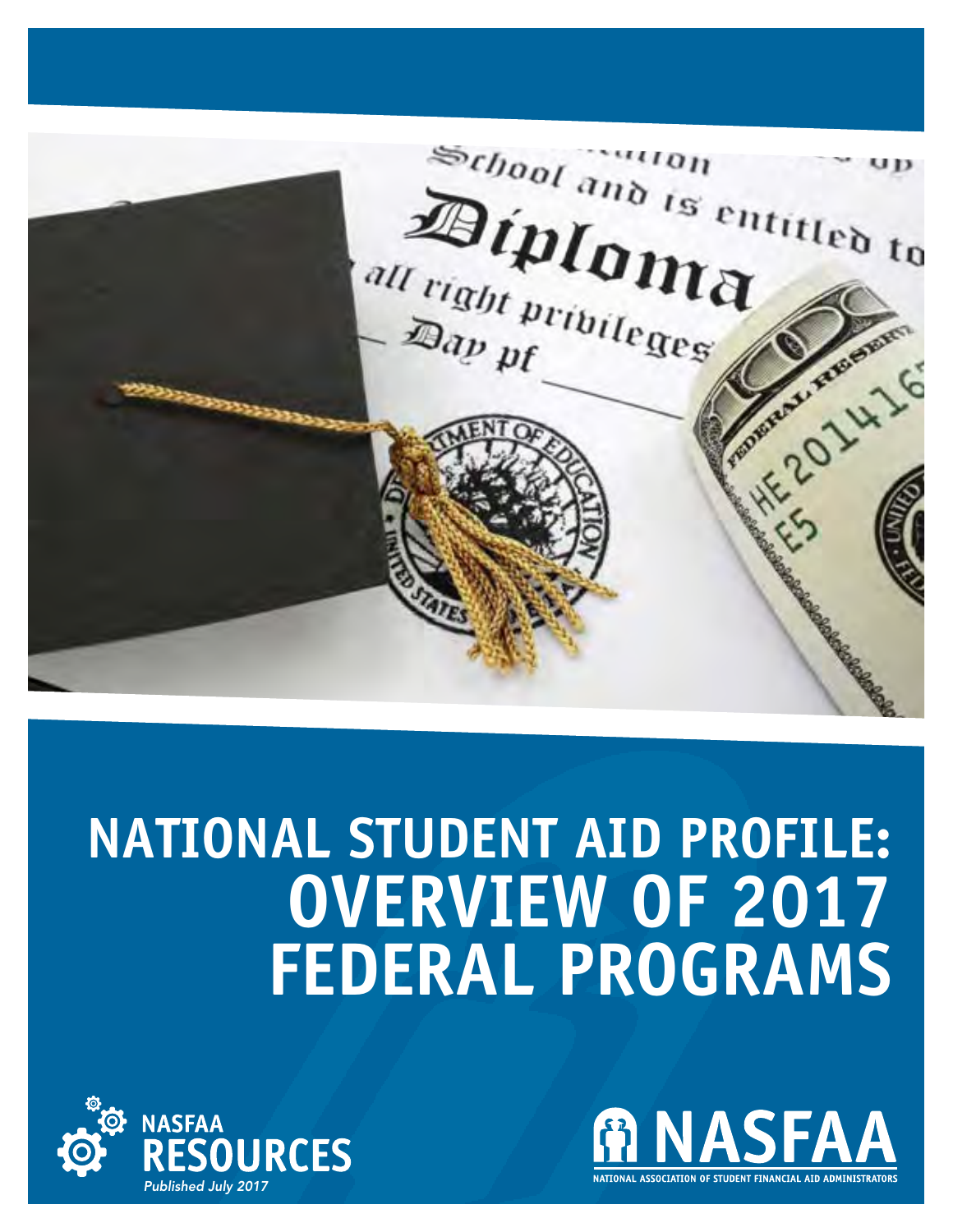# Table of Contents

| The Federal Family Education Loan Program and William D. Ford Direct Student Loan Program 13 |  |
|----------------------------------------------------------------------------------------------|--|
|                                                                                              |  |
|                                                                                              |  |
|                                                                                              |  |
|                                                                                              |  |

## *Tables*

| Table 2. Number and Distribution of Pell Grant Recipients by Family Income Level, Award Year 2014-2015  4    |  |
|--------------------------------------------------------------------------------------------------------------|--|
| Table 3a. Number of Dependent Undergraduates Who Received Federal Supplemental Educational                   |  |
|                                                                                                              |  |
| Table 3b. Number of Independent Undergraduates Who Received Federal Supplemental Educational                 |  |
|                                                                                                              |  |
| Table 4a. Number of Dependent Undergraduates Who Received Federal Work-Study Awards by Family                |  |
| Table 4b. Number of Independent Undergraduates Who Received Federal Work-Study Awards                        |  |
| Table 5a. Number of Dependent Undergraduates Who Received Perkins Loans by Family Income Level,              |  |
| Table 5b. Number of Independent Undergraduates Who Received Perkins Loans by Family Income Level,            |  |
| Table 6. Undergraduates Who Received Federal Subsidized Direct Loans by Family Income Level, Award Year      |  |
| Table 7. Undergraduates Who Received Federal Unsubsidized Direct Loans by Family Income Level, Award Year    |  |
| Table 8. Undergraduates Whose Parents Received Federal PLUS Loans by Family Income Level, Award Year         |  |
| Table 9. Graduate/Professional Students Who Received Federal PLUS Loans by Income Level, Award Year          |  |
| <b>Figures</b>                                                                                               |  |
| Figure 1. Distribution of Federal Pell Grant Recipients by Type of Institution, Award Year 2014-2015  4      |  |
| Figure 2. Federal Pell Grant Program Volume in Current and Inflation-Adjusted Dollars (in Millions),         |  |
|                                                                                                              |  |
| Figure 3. Maximum Pell Grant Award in Current and Inflation-Adjusted Dollars, 2006-2007 to 2016-2017  5      |  |
|                                                                                                              |  |
| Figure 5. FSEOG Program Volume in Current and Inflation Adjusted Dollars (in Millions),                      |  |
|                                                                                                              |  |
|                                                                                                              |  |
| Figure 7. FWS Program Volume in Current and Inflation-Adjusted Dollars (in Millions),                        |  |
|                                                                                                              |  |
| Figure 9. Federal Perkins Loan Program Volume in Current and Inflation-Adjusted Dollars                      |  |
|                                                                                                              |  |
| Figure 10. Federal Student Loan Volume (Inflation-Adjusted Dollars, in Millions), 2005-2006 to 2015-2016  17 |  |
|                                                                                                              |  |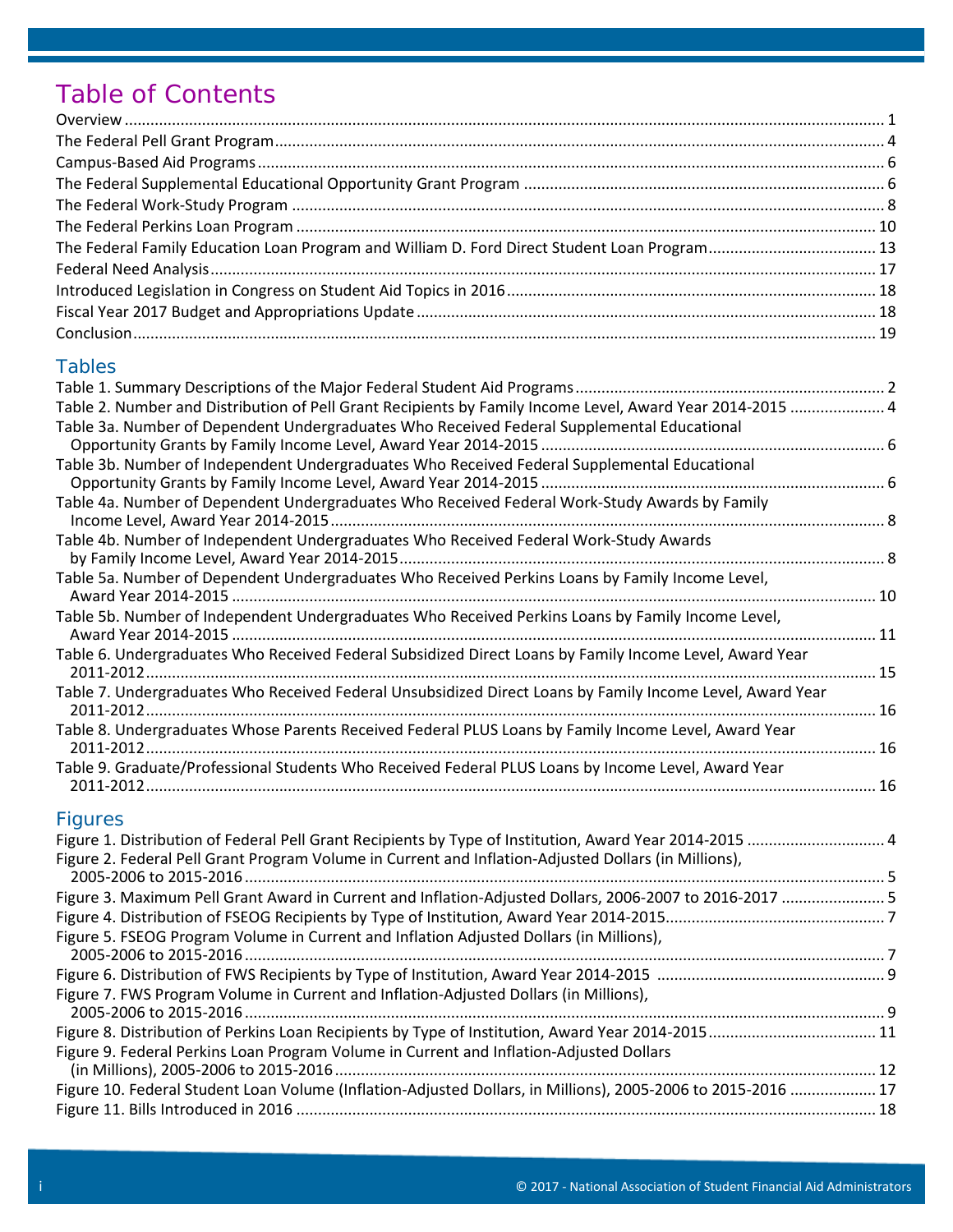## **Overview**

Dear Reader:

NASFAA's National Profile serves as a helpful resource document on the basics of the federal student financial aid programs that provide funding to millions of students each year. This information is more important than ever, as data from the U.S. Department of Education (ED) show that the number of students applying for federal financial assistance rose from around 14 million in 2006-2007 to over 19.8 million in the 2015-2016 award year, a 29 percent increase over nine years. The upcoming reauthorization of the Higher Education Act (HEA) also heightens the interest in the federal student aid programs, with many examining the current programs and discussing proposals to make them more effective.

In this profile, you will find an overview of the following programs:

- The Federal Pell Grant Program.
- The Federal Supplemental Educational Opportunity Grant (FSEOG) Program.
- The Federal Work-Study Program.
- The Federal Perkins Loan Program.
- The Federal Direct Subsidized and Unsubsidized Loan Programs.
- The Direct PLUS Loan Program.

For each program, in addition to a basic description, you will find the most up-to-date data and information on the following:

- Number of Recipients.
- Total Volume of Awards.
- Federal Funding Levels.
- Distribution by Family Income.

In addition, we provide an appropriations update on Title IV program funding for the 2017-2018 award year.

It is our hope that you find this information to be a helpful desk reference of the federal student aid programs. As always, if you have any questions or would like more information, please feel free to reach out to NASFAA at [policy@nasfaa.org](mailto:policy@nasfaa.org) or 202.785.0453.

Sincerely,

The NASFAA Policy & Federal Relations Team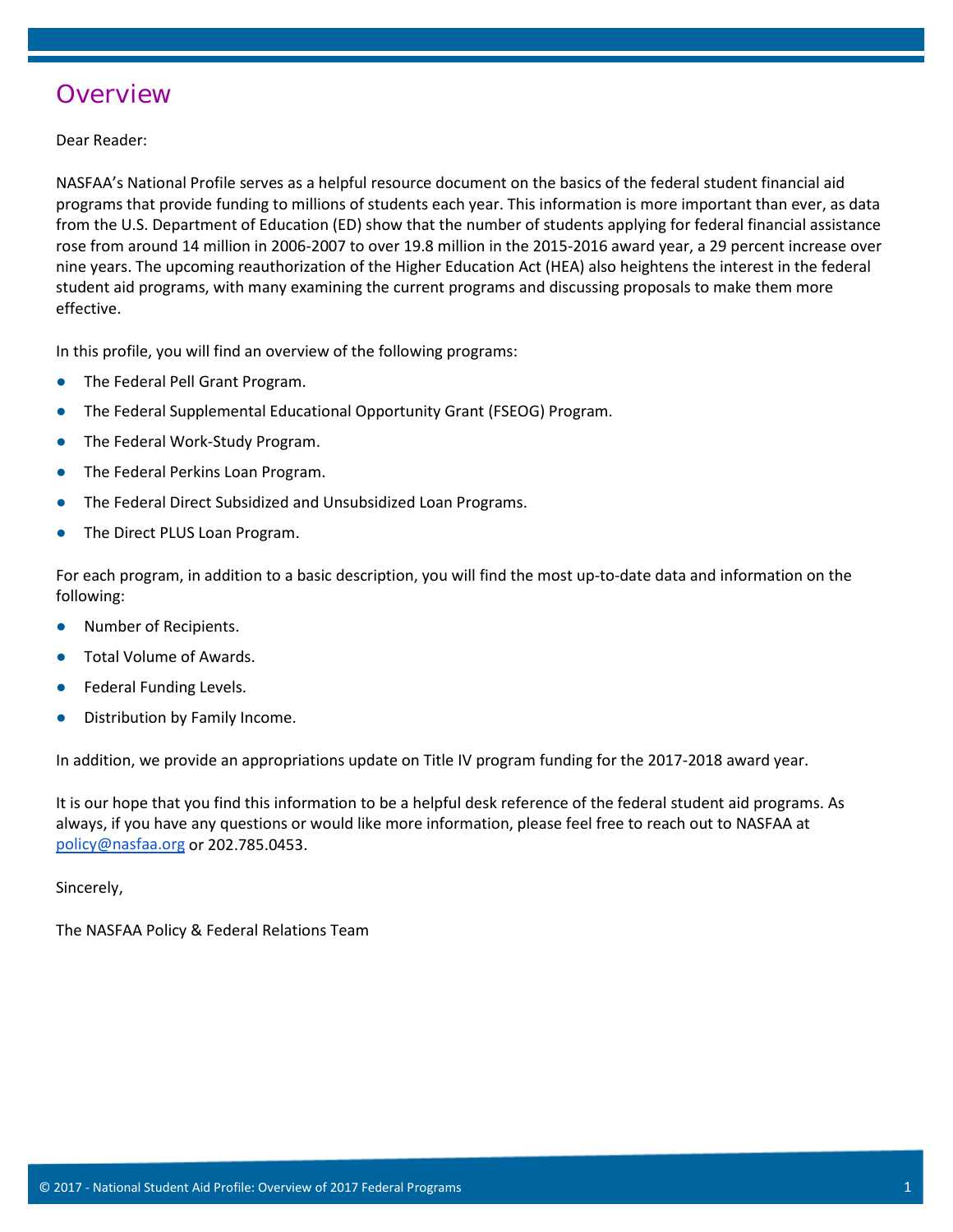| <b>Program Name</b>                                                                      | <b>Program Description</b>                                                                                                                                                                                                                                                                                                                                                                                                                                                                                                                                                                   | <b>Number of Recipients</b><br>and Average Awards                                                                                                                                                                                                                              | Volume<br>2015-2016                                                                                       |
|------------------------------------------------------------------------------------------|----------------------------------------------------------------------------------------------------------------------------------------------------------------------------------------------------------------------------------------------------------------------------------------------------------------------------------------------------------------------------------------------------------------------------------------------------------------------------------------------------------------------------------------------------------------------------------------------|--------------------------------------------------------------------------------------------------------------------------------------------------------------------------------------------------------------------------------------------------------------------------------|-----------------------------------------------------------------------------------------------------------|
| <b>Federal Pell Grant</b>                                                                | Provides grants to low-income undergraduates<br>who have not yet earned a first bachelor's<br>degree with the greatest demonstrated<br>financial need. The 2016-2017 maximum award<br>was \$5,815; the minimum award was \$589. For<br>2017-2018, the maximum award is \$5,920 and<br>the statutory minimum is \$592, but because<br>midpoints are used for both the estimated<br>family contribution (EFC) columns and the cost<br>of attendance (COA) rows in constructing the<br>schedules, the actual 2017-2018 Award Year<br>minimum award amount for a full-time student<br>is \$596.  | Approximately 8.3<br>million recipients in<br>2014-2015. Average<br>award was \$3,689. Just<br>under 72 percent of<br>recipients had family<br>incomes of less than<br>\$30,000.                                                                                               | The total<br>volume for<br><b>Pell Grants</b><br>was \$28.2<br>billion.                                   |
| <b>Federal Supplemental</b><br><b>Educational</b><br><b>Opportunity Grant</b><br>(FSEOG) | Provides grants to low-income undergraduates<br>with the greatest demonstrated financial need.<br>Maximum award is \$4,000; minimum award is<br>\$100. Priority must be given to students who<br>receive Federal Pell Grants, and awards must<br>be made first to students who have the lowest<br>expected family contributions. At least 25<br>percent of FSEOG awards must come from<br>institutional resources.                                                                                                                                                                           | Approximately 1.6<br>million recipients in<br>2014-2015. Average<br>award was \$607. Just<br>under 71 percent of<br>dependent recipients<br>came from families<br>with an income of less<br>than \$30,000.                                                                     | The total<br>volume was<br>\$1 billion.                                                                   |
| <b>Federal Work-Study</b><br>(FWS)                                                       | Provides part-time jobs to financially needy<br>undergraduate and graduate/professional<br>students. Jobs must, to the best extent<br>possible, be related to students' academic or<br>career goals. Institutions must generally<br>contribute at least 25 percent of wages paid.                                                                                                                                                                                                                                                                                                            | Approximately 651,000<br>recipients in 2014-<br>2015. The average<br>award was \$1,689. Of<br>dependent<br>undergraduate<br>recipients, 45 percent<br>had family incomes<br>below \$42,000.                                                                                    | The total<br>volume was<br>\$1.1 billion.                                                                 |
| <b>Federal Perkins Loan</b>                                                              | Distributes low-interest loans (5 percent) to<br>undergraduate and graduate/professional<br>students with financial need; priority is given to<br>those with exceptional need. Borrowing is<br>subject to annual and aggregate loan limits.<br>Borrowers usually repay the loans directly to<br>their postsecondary institutions; repayments<br>are used to make new loans. Institutions match<br>at least 33 percent of their federal program<br>allocations. Loan repayments may be cancelled<br>for borrowers who perform certain volunteer,<br>military, health care, or other services. | Approximately 528,000<br>recipients in 2014-<br>2015. Average award<br>was \$2,198. Thirty-two<br>percent of dependent<br>recipients had family<br>incomes of less than<br>\$30,000, and 72<br>percent of independent<br>recipients had an<br>income of less than<br>\$20,000. | New loans<br>were made<br>for a total of<br>\$1.2 billion<br>from<br>institutions'<br>revolving<br>funds. |

## *Table 1. Summary Descriptions of the Major Federal Student Aid Programs*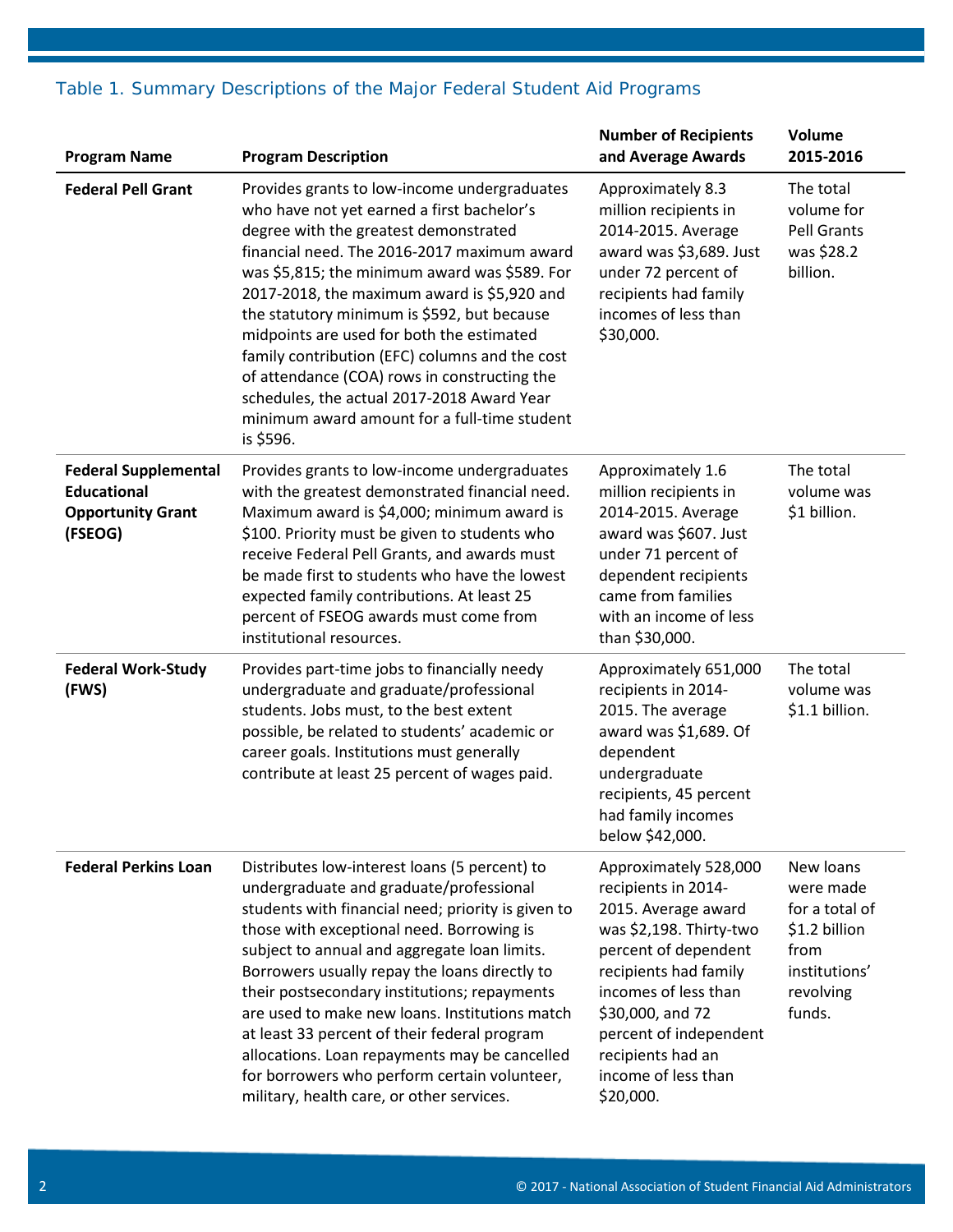| <b>Program Name</b>                | <b>Program Description</b>                                                                                                                                                                                                                                                                                                                                                                                                                                                                                                                                                                                                                                                            | <b>Number of Recipients</b><br>and Average Awards                                                                                                                                                                                         | Volume<br>2015-2016                                                                                     |
|------------------------------------|---------------------------------------------------------------------------------------------------------------------------------------------------------------------------------------------------------------------------------------------------------------------------------------------------------------------------------------------------------------------------------------------------------------------------------------------------------------------------------------------------------------------------------------------------------------------------------------------------------------------------------------------------------------------------------------|-------------------------------------------------------------------------------------------------------------------------------------------------------------------------------------------------------------------------------------------|---------------------------------------------------------------------------------------------------------|
| <b>Direct Subsidized</b><br>Loan   | Provides low-interest loans to financially<br>needy undergraduate students. Interest on the<br>loans is paid by the government while<br>borrowers are in school, in the grace period,<br>and during deferment. Borrowing is subject to<br>annual and aggregate loan limits. Borrowers<br>begin repaying loans six months after ceasing<br>at least half-time enrollment in postsecondary<br>education, unless borrower qualifies for<br>deferment. Cancellation of loans is available<br>for employment in certain designated fields,<br>under certain conditions.                                                                                                                    | Approximately 6.1<br>million borrowers in<br>2015-2016. Average<br>loan of \$3,748.                                                                                                                                                       | The total loan<br>volume was<br>\$23 billion.                                                           |
| <b>Direct Unsubsidized</b><br>Loan | Provides low-interest loans to undergraduate<br>and graduate/professional students. Loans are<br>provided regardless of borrowers' income or<br>financial need, as long as total aid does not<br>exceed cost of attendance. Recipients are<br>charged interest on the loans at all times.<br>Borrowing is subject to annual and aggregate<br>loan limits; limits are higher for independent<br>students. Unless borrowers qualify for<br>deferment, loan repayment begins six months<br>after they cease at least half-time enrollment<br>in postsecondary education. Cancellation of<br>loans is available for employment in certain<br>designated fields, under certain conditions. | Approximately 7.3<br>million borrowers in<br>2015-2016. Average<br>loan of \$4,125 for<br>undergraduate<br>students and \$17,643<br>for graduate students.                                                                                | The total loan<br>volume was<br>\$50.8 billion.                                                         |
| <b>Direct PLUS Loan</b>            | Provides loans to (1) the parents of dependent<br>undergraduates, as defined by HEA, and (2)<br>graduate and professional students. Borrowers<br>may obtain loans up to the full amount of the<br>cost of education, minus any aid students<br>receive from other sources. Loans are<br>provided regardless of income, but borrowers<br>must pass a credit check or obtain an<br>endorser.                                                                                                                                                                                                                                                                                            | Approximately 785,000<br>parent borrowers in<br>2015-2016. Average<br>loan of \$14,752. In the<br>same award year, an<br>estimated 378,000<br>graduate/professional<br>students borrowed an<br>average of \$21,886 in<br>Grad PLUS loans. | PLUS borrowers<br>(parents and<br>graduate/<br>professional<br>students)<br>received \$20.9<br>billion. |

## *Table 1. Summary Descriptions of the Major Federal Student Aid Programs (continued)*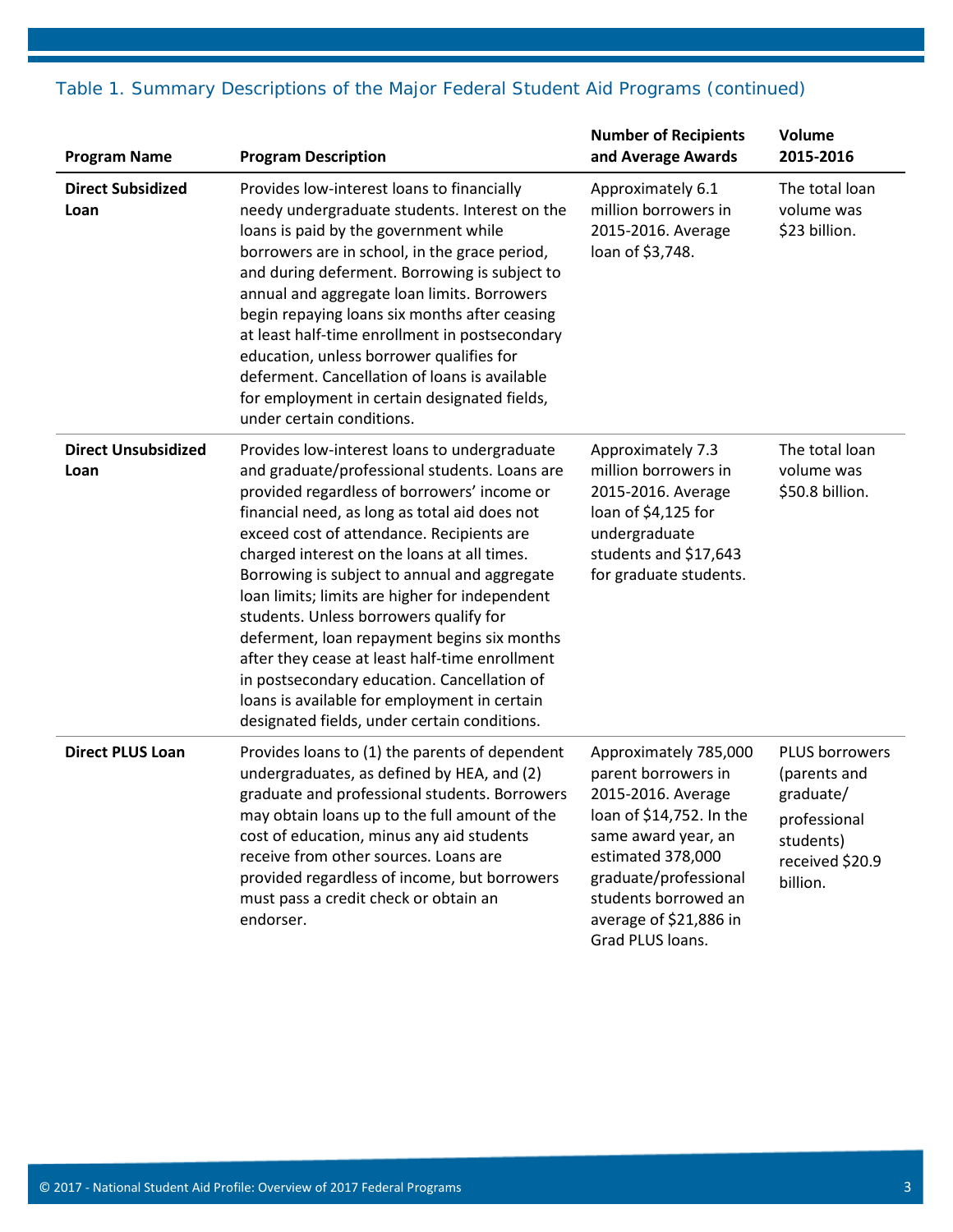## The Federal Pell Grant Program

**Program Description.** The Federal Pell Grant Program is the "foundational" federal student aid program. The program provides grants to financially needy undergraduate students who have not yet earned their first bachelor's degree to help pay the costs of attending postsecondary institutions. (In very limited circumstances, post-baccalaureate students in teacher education programs may also qualify for Pell Grants.) Schools must determine a student's Federal Pell Grant eligibility before calculating eligibility for other federal student aid programs. During the annual Congressional appropriations process, the minimum and maximum Pell Grant award levels are established for the upcoming award year. In award year 2016-2017, grants ranged between \$589 and \$5,815. In award year 2017-2018, grants range from \$596 to \$5,920. The amounts students receive are based on their educational costs and the family's ability to contribute to college costs.

## *Figure 1. Distribution of Pell Grant Recipients by Type of Institution, Award Year 2014-2015*



*Source: U.S. Department of Education*, Federal Pell Grant Program End-of-year Report, *2014-2015*.

## *Table 2. Number and Distribution of Pell Grant Recipients by Family Income Level, Award Year 2014-2015*

| <b>Family Income Level</b> | <b>Number</b>        | Percentage |
|----------------------------|----------------------|------------|
| \$6,000 or less            | 1,935,755            | 23.3%      |
| \$6,001 to \$15,000        | 1,730,923            | 20.8%      |
| \$15,001 to \$20,000       | 943,044              | 11.3%      |
| \$20,001 to \$30,000       | 1,355,094            | 16.3%      |
| \$30,001 to \$40,000       | 927,989              | 11.2%      |
| \$40,001 and over          | 1,422,728            | 17.1%      |
| Total                      | 8,315,533            | 100%       |
| .                          | ____________________ |            |

*Source: U.S. Department of Education*, Federal Pell Grant Program End-of-year Report, *2014-2015.*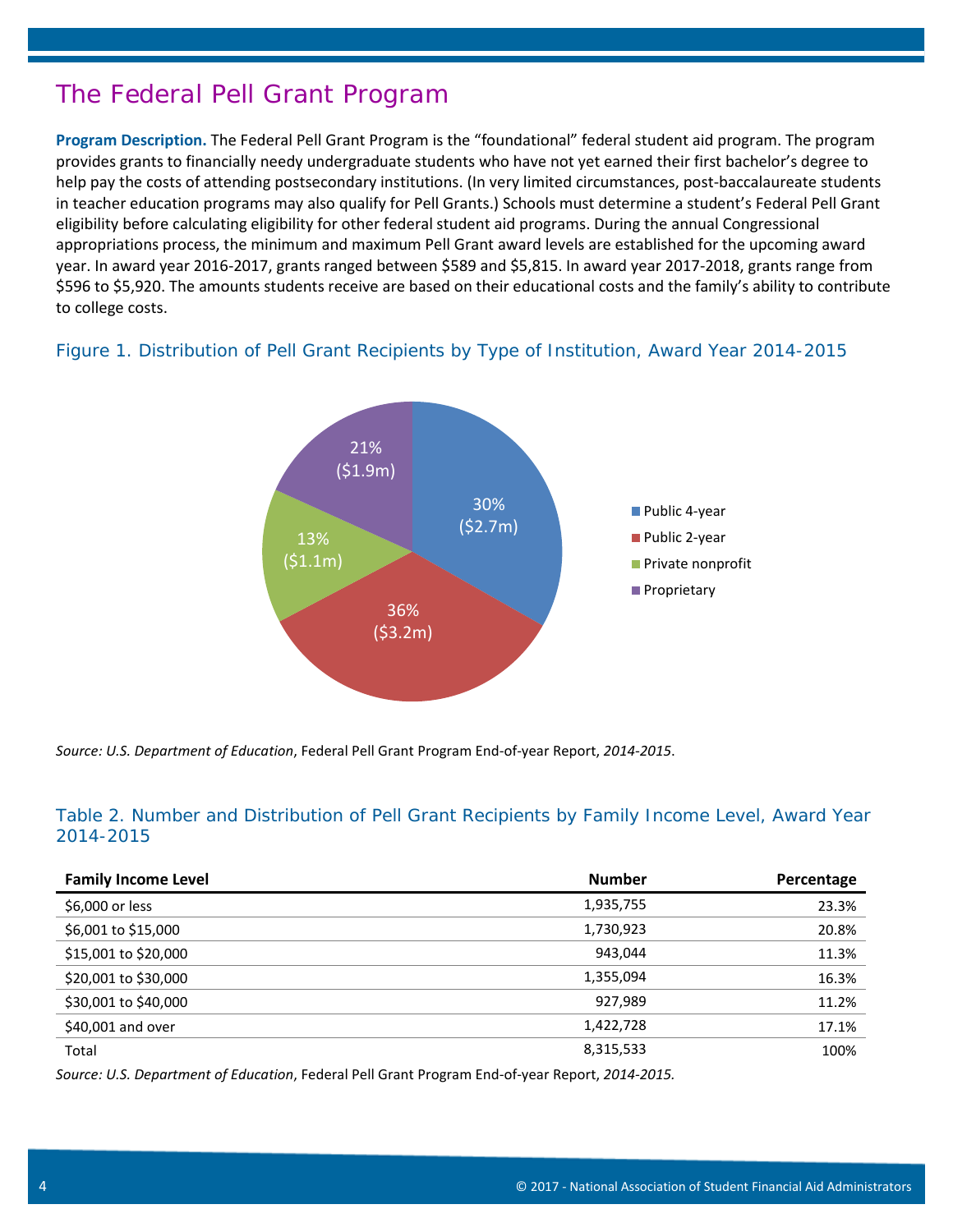*Figure 2: Federal Pell Grant Volume in Current and Inflation-Adjusted Dollars (in Millions), 2005- 2006 to 2015-2016*



*Source: The College Board*, Trends in Student Aid, *2016*.

Figure 3: Maximum Pell Grant Award in Current and Inflation-Adjusted Dollars, 2006-2007 to *2016-2017*



*Source: U.S. Department of Education,* Federal Pell Grant Program End-of-year Report, *2014-2015; College Board,* Trends in Student Aid, *2016. Inflation-adjusted to 2016 dollars calculated by NASFAA, using the Consumer Price Index (CPI-U) for the July beginning the academic year.*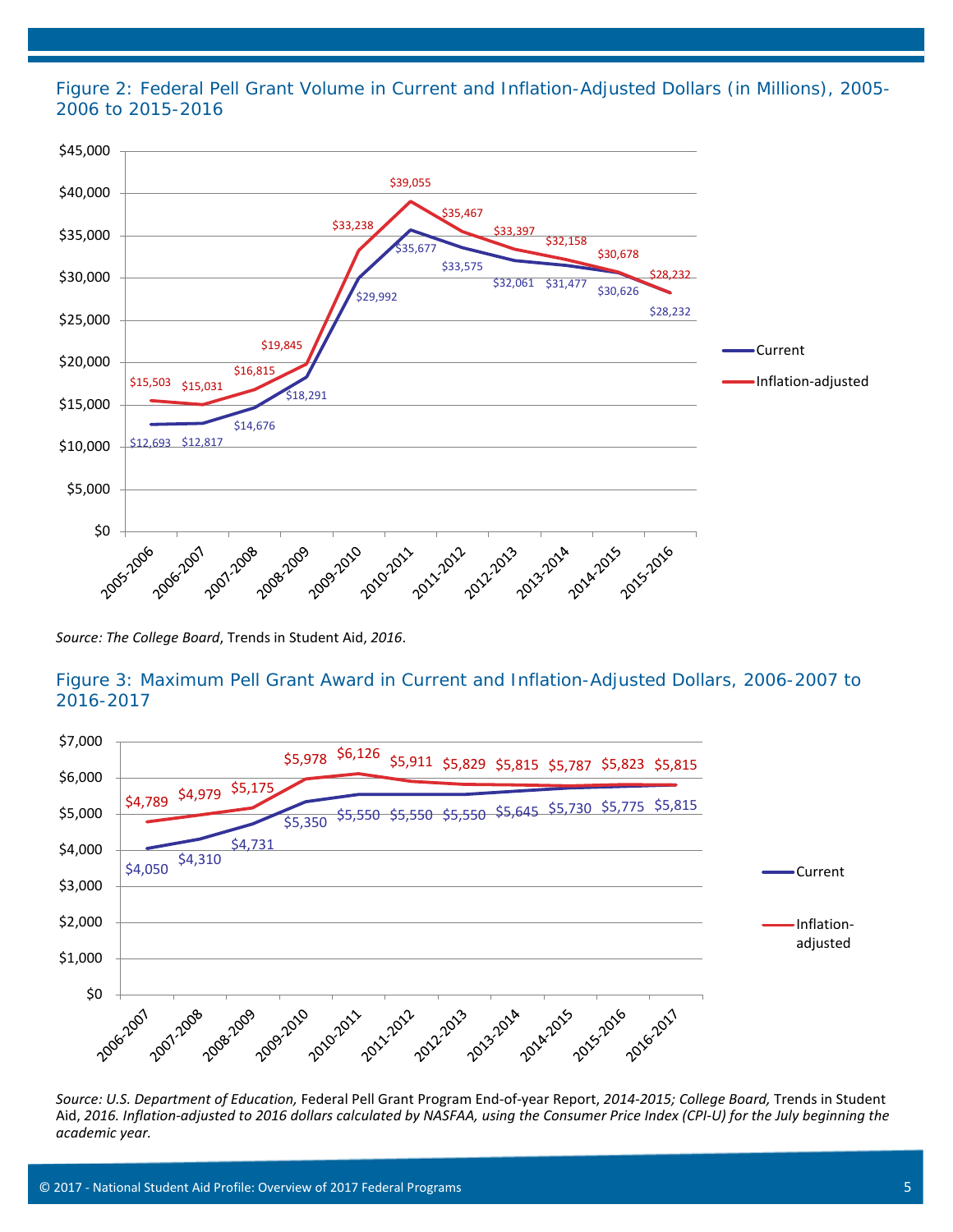# **Campus-Based Aid Programs**

ED requires schools to contribute a portion of the funding for campus-based aid programs, but financial aid administrators at each participating postsecondary institution must use federal program guidelines to determine which students will receive awards and how much they will receive. These programs include: the Federal Supplemental Educational Opportunity Grant Program, the Federal Work-Study Program, and the Federal Perkins Loan Program.

# The Federal Supplemental Educational Opportunity Grant Program

**Program Description.** The Federal Supplemental Educational Opportunity Grant (FSEOG) Program provides grants to financially needy undergraduates at postsecondary institutions. Financial assistance from the FSEOG Program generally supplements the aid students receive from other sources. Students must have "exceptional" financial need to receive FSEOG awards. Schools must give priority to students who receive Federal Pell Grants, and awards must first be made to students with the lowest expected family contributions (EFC) - that is, starting with a zero EFC and then moving upward. The minimum FSEOG award is \$100, and the maximum is \$4,000. Institutions that participate in the program receive federal allocations to distribute awards. These institutions must match their federal allocations with funds from their own resources, so that no more than 75 percent of FSEOG awards represent the federal share.

| <b>Family Income Level</b> | <b>Recipients</b> | <b>Recipients</b><br>Percentage | <b>Total FSEOG</b><br>Dollars* | <b>Dollars</b><br>Percentage | Average<br><b>FSEOG Award</b> |
|----------------------------|-------------------|---------------------------------|--------------------------------|------------------------------|-------------------------------|
| Less than \$6,000          | 126,122           | 17.3%                           | \$87,614,952                   | 16.0%                        | \$695                         |
| \$6,000 to \$11,999        | 76,229            | 10.4%                           | \$54,681,100                   | 10.0%                        | \$717                         |
| \$12,000 to \$23,999       | 224.646           | 30.8%                           | \$163,991,504                  | 29.9%                        | \$730                         |
| \$24,000 to \$29,999       | 88,484            | 12.1%                           | \$68,539,788                   | 12.5%                        | \$775                         |
| \$30,000 to \$41,999       | 109,090           | 15.0%                           | \$86,188,762                   | 15.7%                        | \$790                         |
| \$42,000 to \$59,999       | 74,971            | 10.3%                           | \$62,646,340                   | 11.4%                        | \$836                         |
| \$60,000 and over          | 29,983            | 4.1%                            | \$24,825,110                   | 4.5%                         | \$828                         |
| Total*                     | 729,525           | 100.0%                          | \$548,487,556                  | 100.0%                       | \$752                         |

#### *Table 3a. Number of Dependent Undergraduates Who Received Federal Supplemental Educational Opportunity Grants by Family Income Level, Award Year 2014-2015*

## *Table 3b. Number of Independent Undergraduates Who Received Federal Supplemental Educational Opportunity Grants by Family Income Level, Award Year 2014-2015*

| <b>Family Income Level</b> | <b>Recipients</b> | <b>Recipients</b><br>Percentage | <b>Total FSEOG</b><br>Dollars* | <b>Dollars</b><br>Percentage | Average<br><b>FSEOG Award</b> |
|----------------------------|-------------------|---------------------------------|--------------------------------|------------------------------|-------------------------------|
| Less than \$2,000          | 208,548           | 25.5%                           | \$98,788,283                   | 26.2%                        | \$474                         |
| \$2,000 to \$3,999         | 52,878            | 6.5%                            | \$26,811,134                   | 7.1%                         | \$507                         |
| \$4,000 to \$7,999         | 110,546           | 13.5%                           | \$53,905,406                   | 14.3%                        | \$488                         |
| \$8,000 to \$11,999        | 108,361           | 13.3%                           | \$50,027,128                   | 13.3%                        | \$462                         |
| \$12,000 to \$15,999       | 77,077            | 9.4%                            | \$33,289,601                   | 8.8%                         | \$432                         |
| \$16,000 to \$19,999       | 64,935            | 7.9%                            | \$27,845,029                   | 7.4%                         | \$429                         |
| \$20,000 and over          | 195,138           | 23.9%                           | \$86,091,755                   | 22.9%                        | \$441                         |
| Total*                     | 817.483           | 100.0%                          | \$376,758,336                  | 100.0%                       | \$461                         |

\* *Total dollar amounts include federal funds and institutional matching funds.*

*Source for Tables 3a and 3b: U.S. Department of Education,* Federal Campus-Based Programs Data Book, *2016*.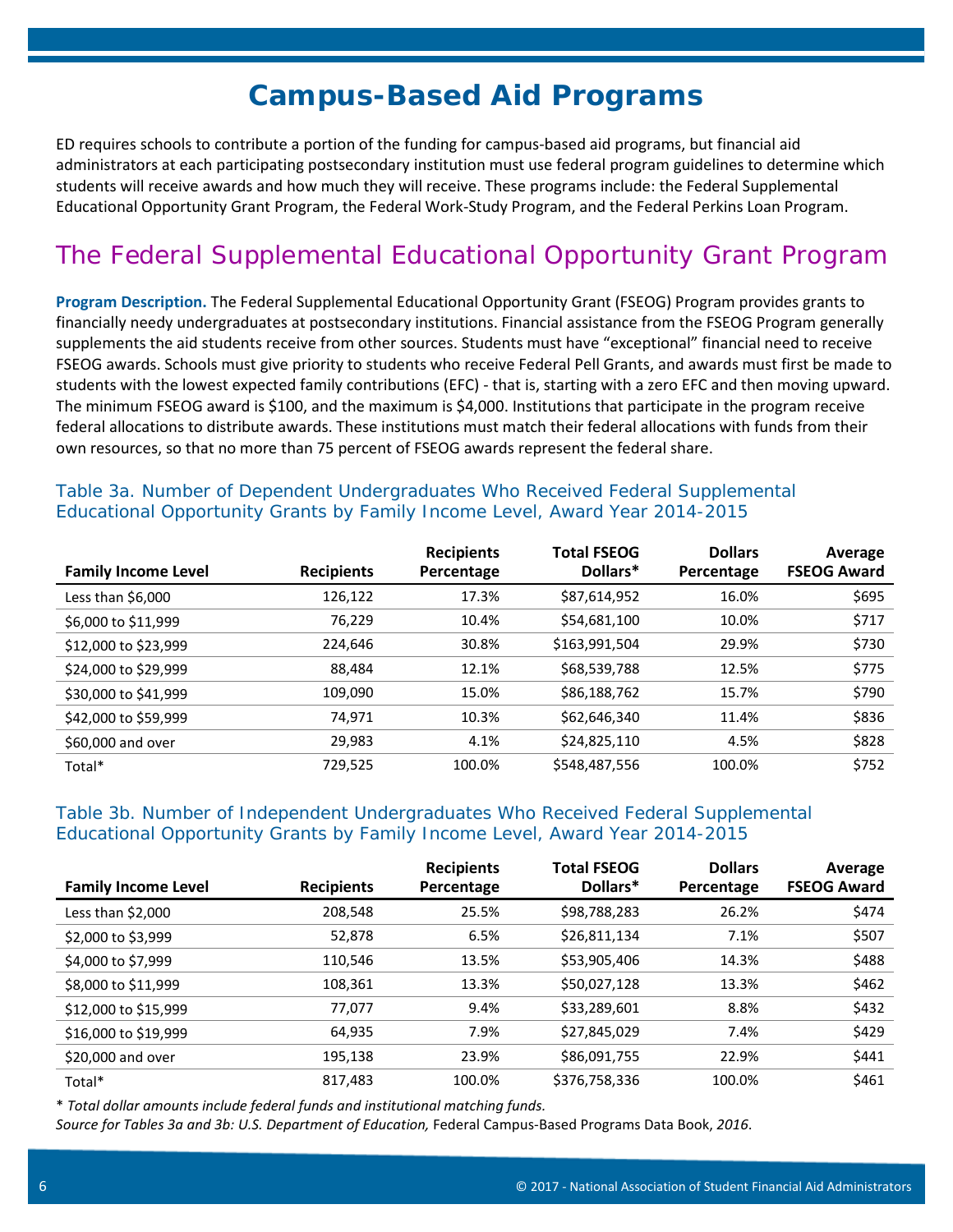*Figure 4. Distribution of FSEOG Recipients by Type of Institution, Award Year 2014-2015*









\*\* *Total dollar amounts include federal funds and institutional matching funds. Source: U.S. Department of Education,* Federal Campus-Based Programs Data Book, *2016; 2015-2016 estimated by NASFAA*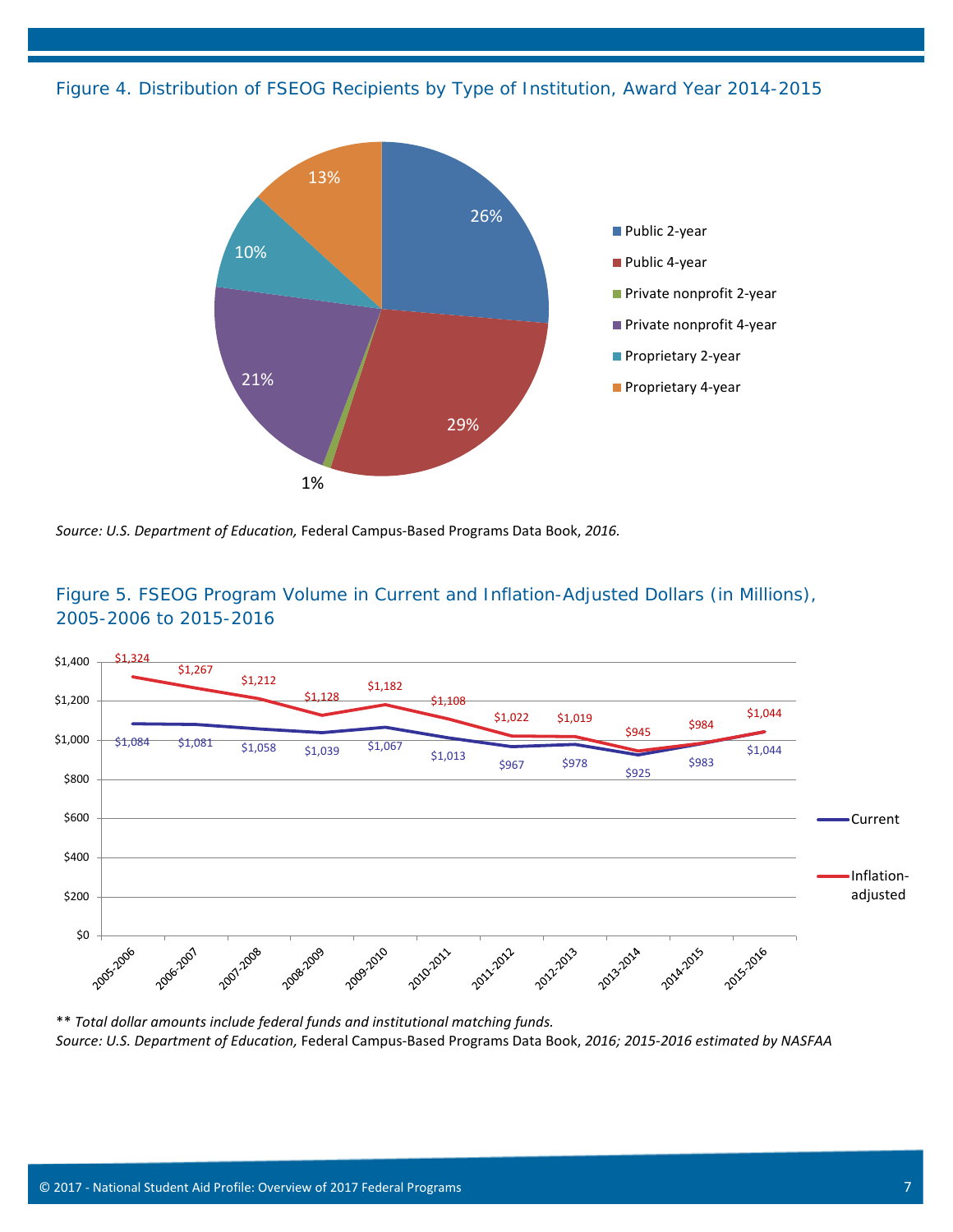## The Federal Work-Study Program

**Program Description.** The Federal Work-Study (FWS) Program provides part-time jobs to undergraduate, graduate, and professional students at postsecondary institutions. Generally, aid from the FWS Program supplements the assistance students receive from Federal Pell Grants and other sources. The FWS Program is a need-based program; that is, recipients must have demonstrated financial need.

Award amounts must be based on demonstrated financial need, the number of hours students are expected to work each week, and the anticipated hourly wage.

For most FWS jobs, the federal program funds are used to pay 75 percent of the students' wages. The remaining 25 percent is provided by the institution or the students' employers. (Private for-profit businesses that employ FWS recipients must pay at least 50 percent of students' wages from their own resources.) A lower non-federal share is permitted under specific limited conditions.

## *Table 4a. Number of Dependent Undergraduates Who Received Federal Work-Study Awards by Family Income Level, Award Year 2014-2015*

| <b>Family Income Level</b> | <b>Recipients</b> | <b>Recipients</b><br>Percentage | <b>Total FWS</b><br>Dollars* | <b>Dollars</b><br>Percentage | Average<br><b>FWS Award</b> |
|----------------------------|-------------------|---------------------------------|------------------------------|------------------------------|-----------------------------|
| Less than $$6,000$         | 37,386            | 7.5%                            | \$61,757,982                 | 7.9%                         | \$1,652                     |
| \$6,000 to \$11,999        | 23,050            | 4.6%                            | \$38,945,348                 | 5.0%                         | \$1,690                     |
| \$12,000 to \$23,999       | 69,529            | 13.9%                           | \$118,271,214                | 15.1%                        | \$1,701                     |
| \$24,000 to \$29,999       | 32,990            | 6.6%                            | \$54,833,625                 | 7.0%                         | \$1,662                     |
| \$30,000 to \$41,999       | 63,271            | 12.6%                           | \$104,106,469                | 13.3%                        | \$1,645                     |
| \$42,000 to \$59,999       | 77,434            | 15.4%                           | \$123,425,529                | 15.8%                        | \$1,594                     |
| \$60,000 and over          | 197,727           | 39.4%                           | \$279,459,458                | 35.8%                        | \$1,413                     |
| Total*                     | 501,387           | 100.0%                          | \$780,799,625                | 100.0%                       | \$1,557                     |

## *Table 4b. Number of Independent Undergraduates Who Received Federal Work-Study Awards by Family Income Level, Award Year 2014-2015*

| <b>Family Income Level</b> | <b>Recipients</b> | <b>Recipients</b><br>Percentage | <b>Total FWS</b><br>Dollars* | <b>Dollars</b><br>Percentage | Average<br><b>FWS Award</b> |
|----------------------------|-------------------|---------------------------------|------------------------------|------------------------------|-----------------------------|
| Less than $$2,000$         | 31,017            | 29.6%                           | \$59,614,034                 | 28.7%                        | \$1,922                     |
| \$2,000 to \$3,999         | 10,355            | 9.9%                            | \$19,934,895                 | 9.6%                         | \$1,925                     |
| \$4,000 to \$7,999         | 17,861            | 17.0%                           | \$36,965,282                 | 17.8%                        | \$2,070                     |
| \$8,000 to \$11,999        | 13,680            | 13.0%                           | \$28,440,149                 | 13.7%                        | \$2,079                     |
| \$12,000 to \$15,999       | 8,967             | 8.5%                            | \$18,122,126                 | 8.7%                         | \$2,021                     |
| \$16,000 to \$19,999       | 5,835             | 5.6%                            | \$11,600,827                 | 5.6%                         | \$1,988                     |
| \$20,000 and over          | 17,239            | 16.4%                           | \$32,971,147                 | 15.9%                        | \$1,913                     |
| Total*                     | 104.954           | 100.0%                          | \$207,648,460                | 100.0%                       | \$1,978                     |

\* *Total dollar amounts include federal funds and institutional matching funds.*

*Source for Tables 4a and 4b: U.S. Department of Education,* Federal Campus-Based Programs Data Book, *2016.*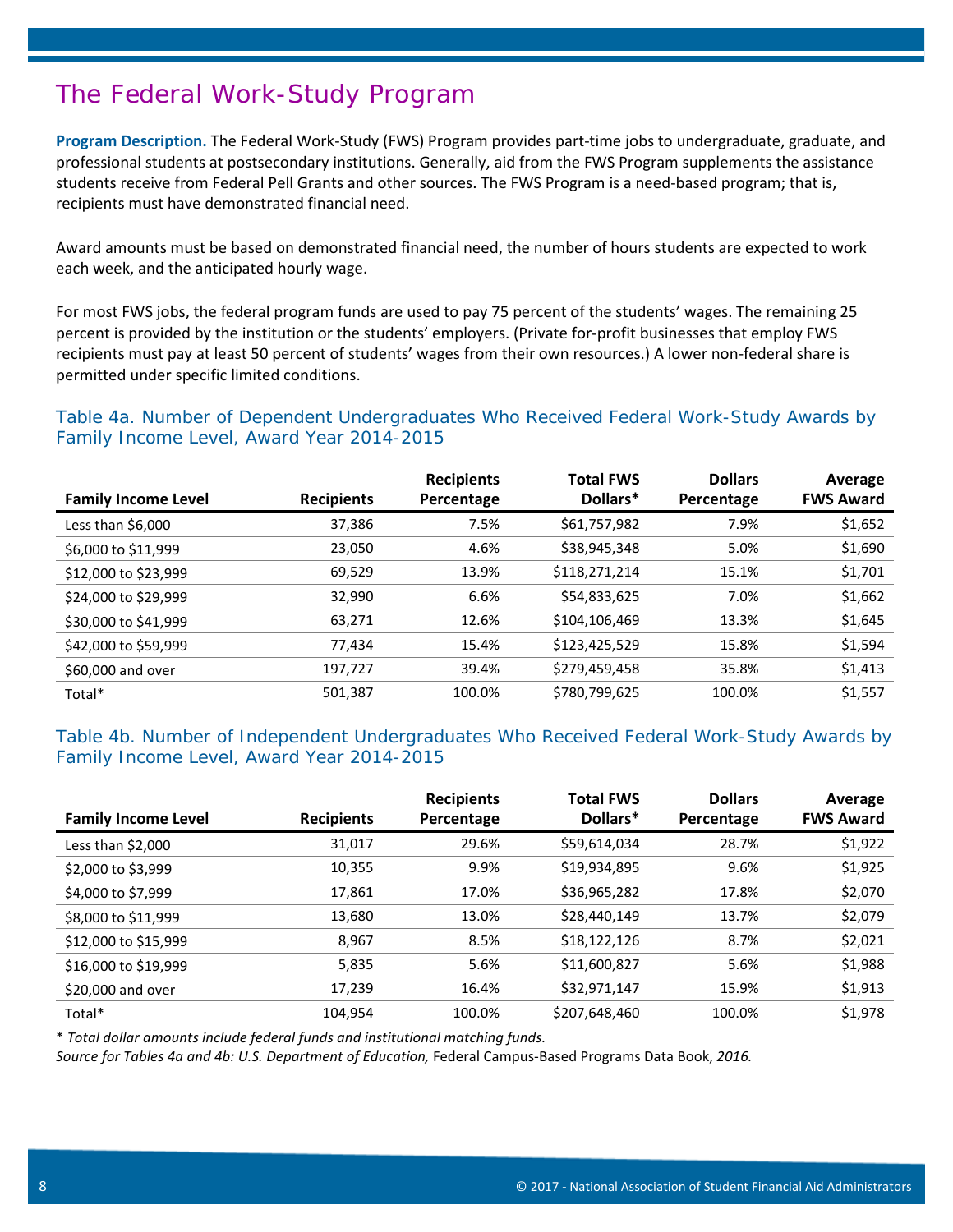*Figure 6. Distribution of FWS Recipients by Type of Institution, Award Year 2014-2015*









*Source: The College Board,* Trends in Student Aid, *2016.*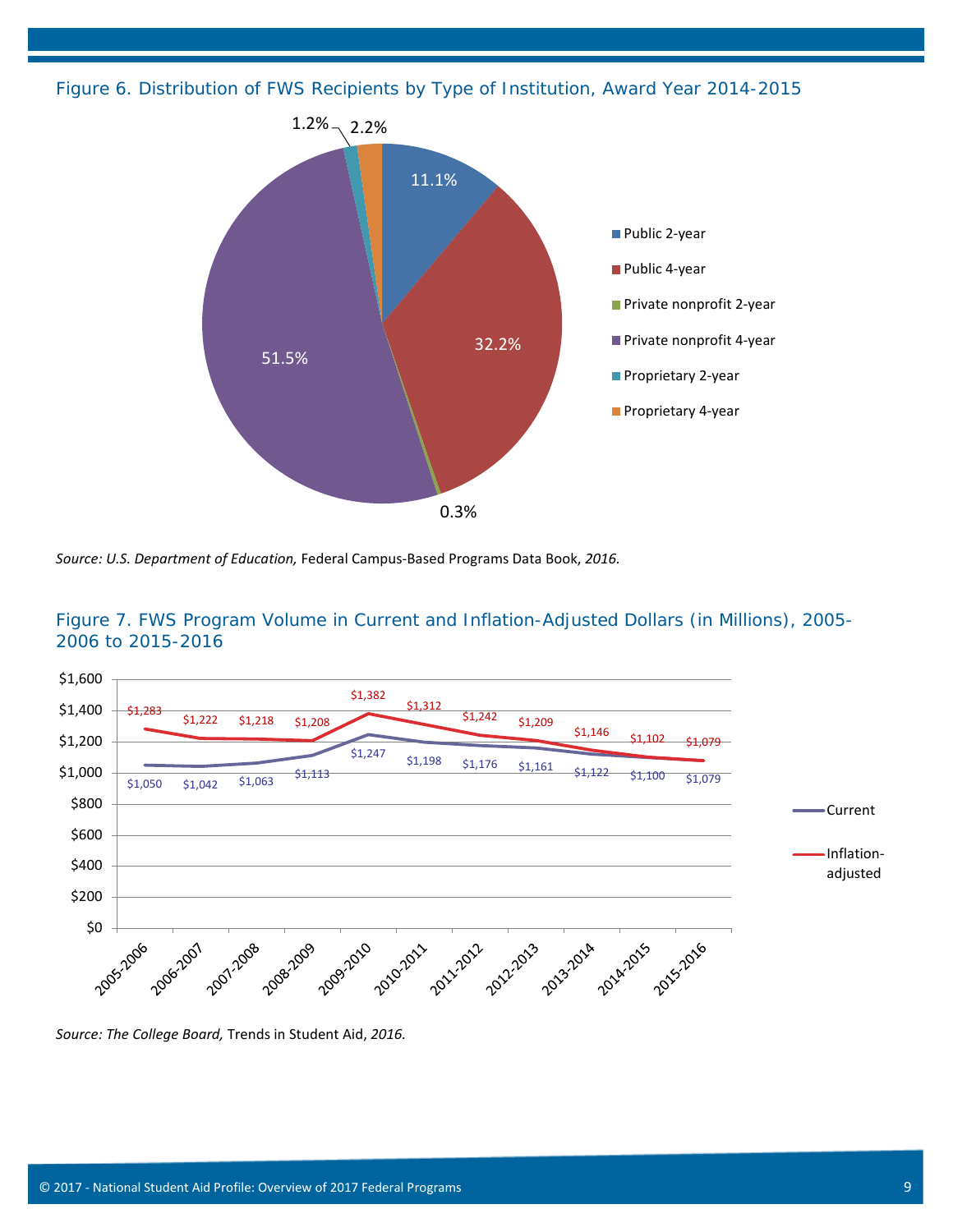## The Federal Perkins Loan Program

**Program Description.** The Federal Perkins Loan Program provides low-interest loans to financially needy undergraduate, graduate, and professional students. Unlike Federal Pell Grants, FSEOG, and FWS awards, students must repay Federal Perkins Loans after they graduate, leave, or fall below half-time attendance status at their postsecondary institutions (attendance status is determined at each institution). Loan repayments are usually made directly to the borrower's school. Interest on the loan accrues at a rate of 5 percent per year. However, interest does not begin to accrue until borrowers enter repayment, which may be deferred for approved reasons.

The maximum amount students may borrow is based on their academic grade level:

- Undergraduate students may borrow up to \$5,500 annually
- Graduate and professional students may borrow up to \$8,000 annually.

Authorization for the Federal Perkins Loan Program expired on September 30, 2015; however, the Federal Perkins Loan Program Extension Act of 2015, effective December 18, 2015, extends the Federal Perkins Loan Program through September 30, 2017 for new and current undergraduate Federal Perkins Loan borrowers. As part of the extension, graduate and professional student eligibility expired on September 30, 2016.

The Extension Act prohibits additional extensions of the Federal Perkins Loan Program, and President Donald Trump did not propose an extension in his fiscal year 2018 budget.

#### *Table 5a. Number of Dependent Undergraduates Who Received Perkins Loans by Family Income Level, Award Year 2014-2015*

| <b>Family Income Level</b> | <b>Recipients</b> | <b>Recipients</b><br>Percentage | <b>Total Perkins</b><br>Dollars* | <b>Dollars</b><br>Percentage | Average<br><b>Perkins Award</b> |
|----------------------------|-------------------|---------------------------------|----------------------------------|------------------------------|---------------------------------|
| Less than \$6,000          | 23,782            | 6.8%                            | \$47,334,819                     | 6.7%                         | \$1,990                         |
| \$6,000 to \$11,999        | 16,042            | 4.6%                            | \$31,812,175                     | 4.5%                         | \$1,983                         |
| \$12,000 to \$23,999       | 49.071            | 14.0%                           | \$96,992,334                     | 13.8%                        | \$1,977                         |
| \$24,000 to \$29,999       | 24,638            | 7.0%                            | \$48,549,042                     | 6.9%                         | \$1,970                         |
| \$30,000 to \$41,999       | 50,057            | 14.3%                           | \$97,790,798                     | 13.9%                        | \$1,954                         |
| \$42,000 to \$59,999       | 62.874            | 17.9%                           | \$124,635,544                    | 17.7%                        | \$1,982                         |
| \$60,000 and over          | 124,252           | 35.4%                           | \$255,068,344                    | 36.3%                        | \$2,053                         |
| Total*                     | 350,716           | 100.0%                          | \$702,183,056                    | 100.0%                       | \$2,002                         |

\* *Total dollar amounts include federal funds and institutional matching funds.*

*Source: U.S. Department of Education,* Federal Campus-Based Programs Data Book, *2016.*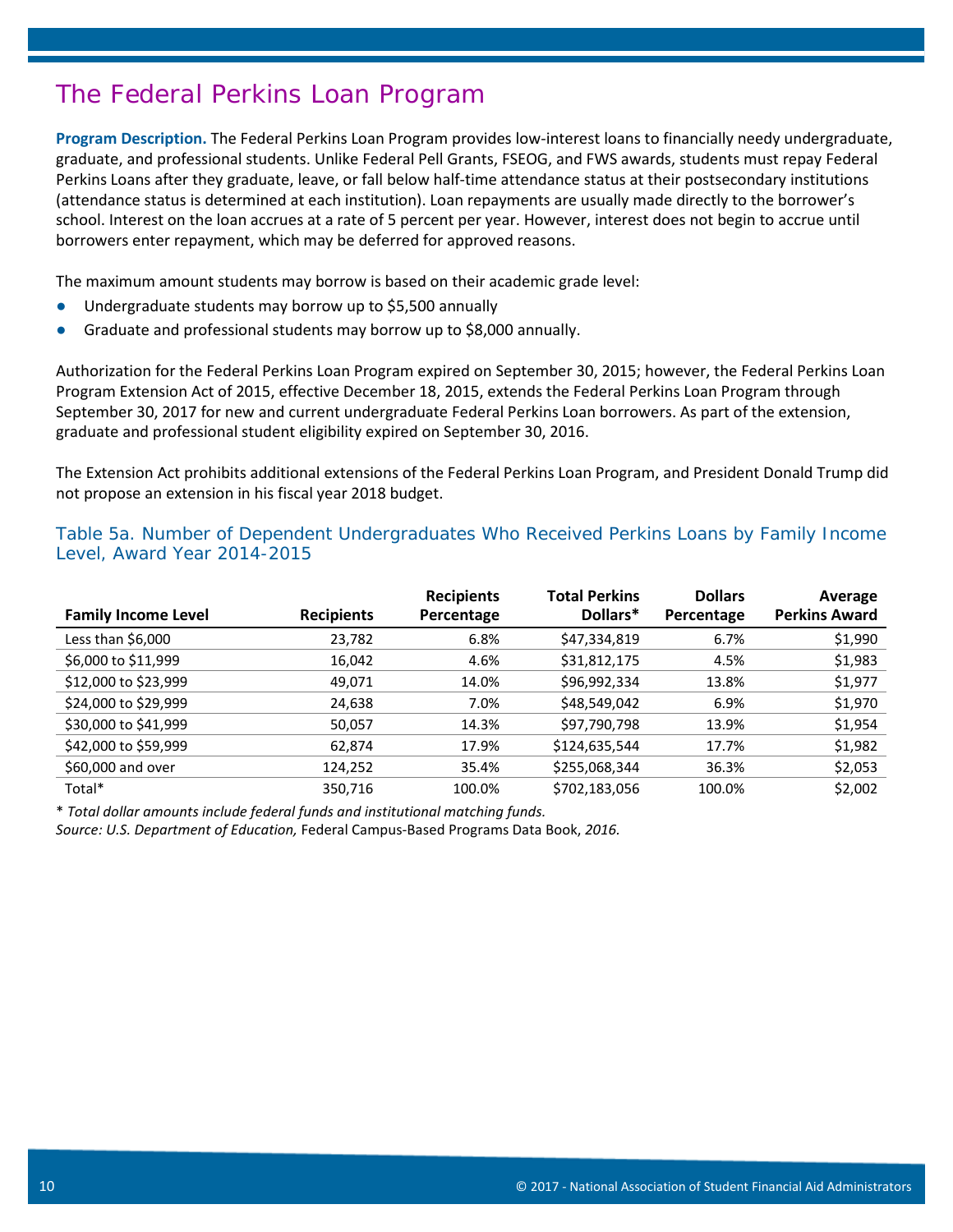## *Table 5b. Number of Independent Undergraduates Who Received Perkins Loans by Family Income Level, Award Year 2014-2015*

| <b>Family Income Level</b> | <b>Recipients</b> | <b>Recipients</b><br>Percentage | <b>Total Perkins</b><br>Dollars* | <b>Dollars</b><br>Percentage | Average<br><b>Perkins Award</b> |
|----------------------------|-------------------|---------------------------------|----------------------------------|------------------------------|---------------------------------|
| Less than \$2,000          | 23,731            | 22.9%                           | \$45,247,937                     | 23.2%                        | \$1,907                         |
| \$2,000 to \$3,999         | 7,196             | 6.9%                            | \$14,078,746                     | 7.2%                         | \$1,956                         |
| \$4,000 to \$7,999         | 13,839            | 13.3%                           | \$26,793,511                     | 13.7%                        | \$1,936                         |
| \$8,000 to \$11,999        | 12,556            | 12.1%                           | \$23,530,103                     | 12.1%                        | \$1,874                         |
| \$12,000 to \$15,999       | 9,763             | 9.4%                            | \$17,848,861                     | 9.2%                         | \$1,828                         |
| \$16,000 to \$19,999       | 7,653             | 7.4%                            | \$13,798,812                     | 7.1%                         | \$1,803                         |
| \$20,000 and over          | 29,117            | 28.0%                           | \$53,579,111                     | 27.5%                        | \$1,840                         |
| Total*                     | 103,855           | 100.0%                          | \$194,877,081                    | 100.0%                       | \$1,876                         |

\* *Total dollar amounts include federal funds and institutional matching funds.*

*Source: U.S. Department of Education,* Federal Campus-Based Programs Data Book, *2016.*

#### *Figure 8. Distribution of Perkins Loan Recipients by Type of Institution, Award Year 2014-2015*



*Source: U.S. Department of Education,* Federal Campus-Based Programs Data Book, *2016.*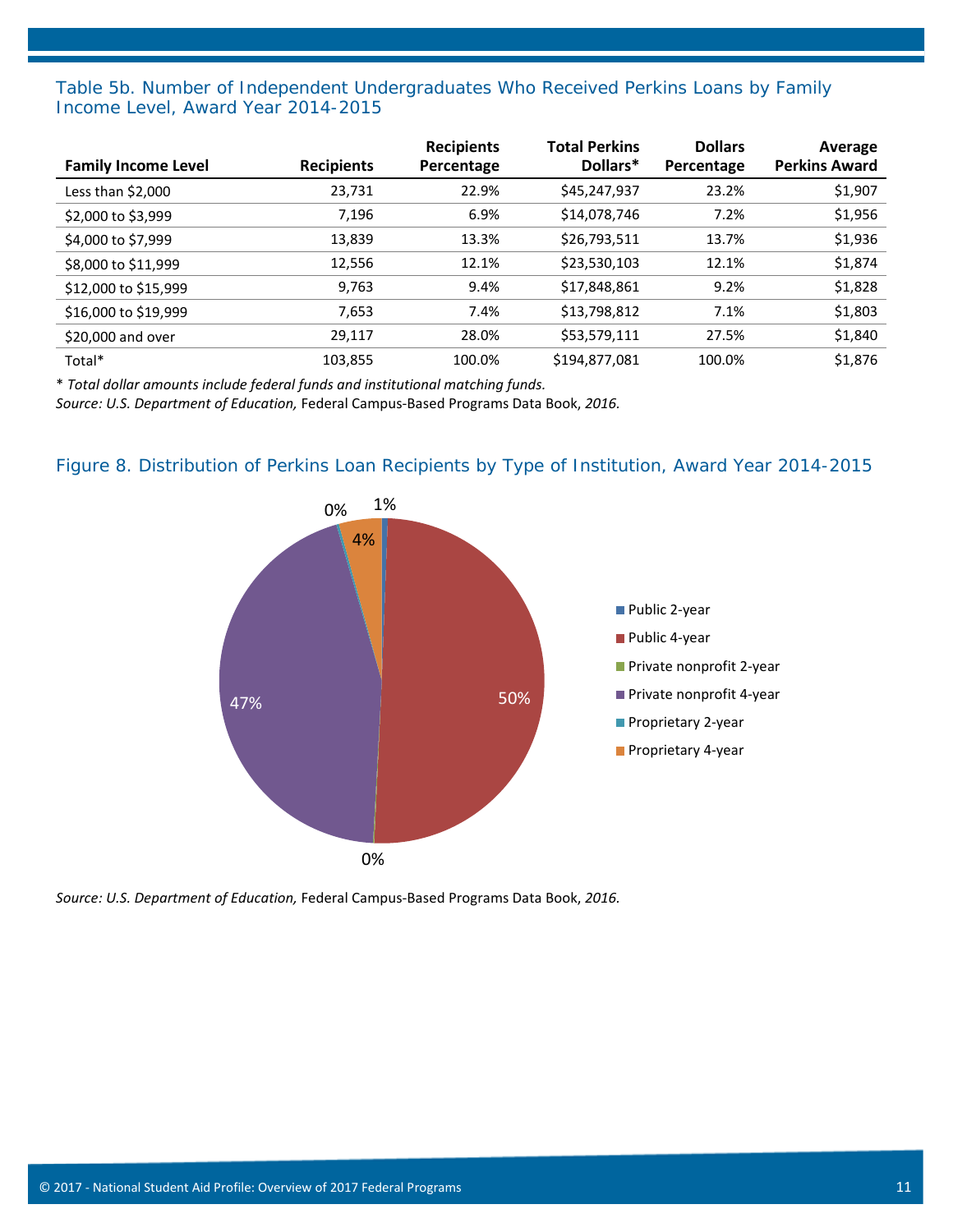*Figure 9. Federal Perkins Loan Program Volume in Current and Inflation-Adjusted Dollars (in Millions), 2005-2006 to 2015-2016*



*Source: The College Board,* Trends in Student Aid, *2016.*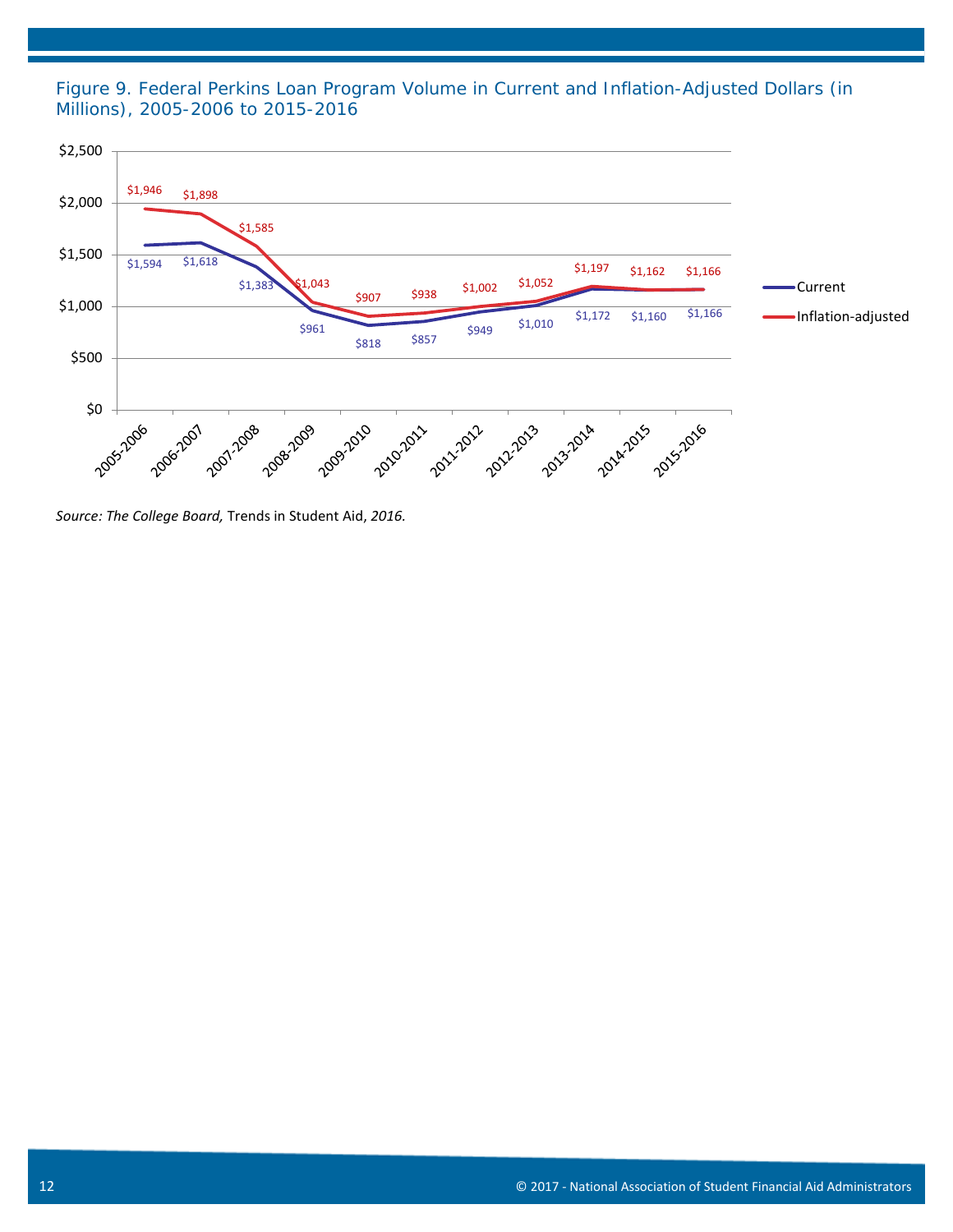# The Federal Family Education Loan Program and the William D. Ford Direct Student Loan Program

**Program Description.** Before July 1, 2010, Title IV of the HEA authorized two programs for distributing loans to students and parents of dependent undergraduate students. While the terms of the loans ran parallel between the two programs, the difference was the source of funding. The Federal Family Education Loan (FFEL) Program, formerly known as the Guaranteed Student Loan Program, utilized private and nonprofit sector funding under a system of federal guarantees and support. The FFEL Program ceased operations in July 2010 (other than the collection and servicing of outstanding loans) in favor of maintaining just one loan program, the William D. Ford Direct Student Loan Program, which is federally funded and administered by ED. The Direct Loan Program continues to provide low-interest loans to undergraduate and graduate/professional students and parents of dependent undergraduate students to help pay the costs of attending postsecondary institutions. Loans are "entitlements," which means that all eligible and qualified borrowers may receive the program funds and benefits, but borrowers are subject to annual and aggregate limits.

The Direct Loan Program is an umbrella for four loans made for undergraduate and graduate study (as was the FFEL Program):

- Direct Subsidized Loans (also referred to as Subsidized Stafford Loans)
- Direct Unsubsidized Loans (also referred to as Unsubsidized Stafford Loans)
- PLUS Loans, which are made to parents of dependent students and to graduate and professional students
- Consolidation Loans, a repayment option rather than a loan made for attendance at an institution

Borrowers of Direct Loans pay an origination fee on every new loan disbursed. Established in statute, for subsidized and unsubsidized loans, the origination fee is 1 percent, and for PLUS loans the fee is 4 percent. Under sequestration imposed in the Budget Control Act of 2011, origination fees are increased annually based on the mandatory adjustment percentage provided by the Office of Management and Budget.

|                                                 | Loans first disbursed on or after |                               |  |
|-------------------------------------------------|-----------------------------------|-------------------------------|--|
|                                                 | Oct. 1, 2016, to Sept. 30, 2017   | July 1, 2017, to July 1, 2018 |  |
| <b>Subsidized and Unsubsidized Direct Loans</b> | 1.069                             | 1.066                         |  |
| <b>PLUS Loans</b>                               | 4.276                             | 4.264                         |  |

Interest rate structures have varied greatly over the years – sometimes being variable with a maximum cap, sometimes fixed. As written in the Bipartisan Student Loan Certainty Act of 2013, all Direct Loans, except for Direct Consolidation Loans, with a first disbursement date on or after July 1, 2013, have variable fixed, market-based interest rates. Interest rates for new Direct Loans will change every July 1 based on market rates and then remain fixed for the life of that loan. All interest rates will apply to loans disbursed on or after July 1 of a year to June 30 of the following year only. This law will also provide protection to consumers from market spikes by placing rate caps of:

- 8.25 percent on Direct Subsidized Loans and Direct Unsubsidized Loans for undergraduate students,
- 9.5 percent for Direct Unsubsidized Loans for graduate/professional students, and
- 10.5 percent for Parent/Graduate PLUS Loans.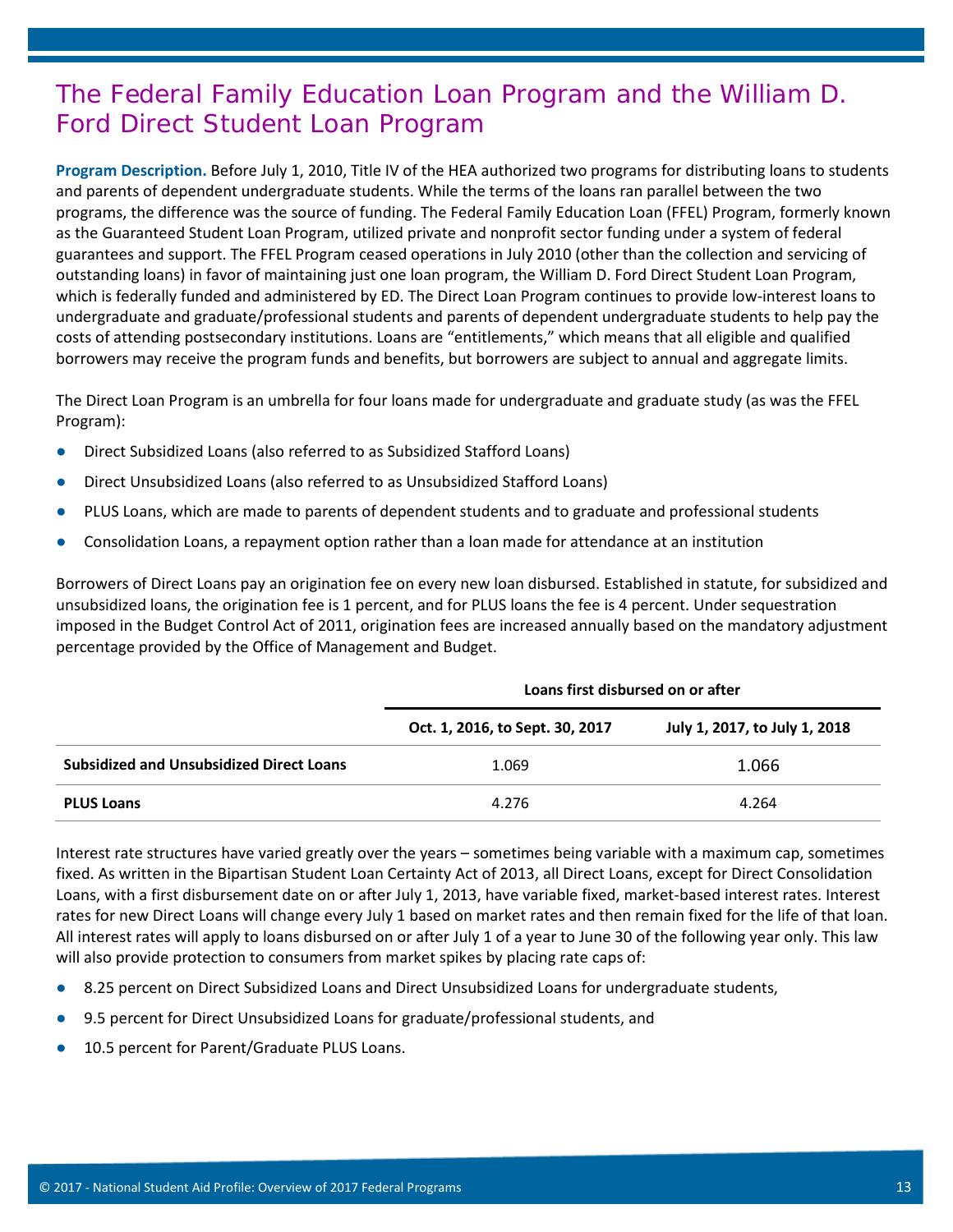ED calculates the interest rates for these loans using a base 10-year Treasury Note Index plus an add-on amount for each loan program. The following chart outlines the interest rates for the last three award years:

|                                                                       | <b>Treasury Note Index</b>                                               | <b>Add-On Amount</b> | <b>Interest Rate</b> |  |
|-----------------------------------------------------------------------|--------------------------------------------------------------------------|----------------------|----------------------|--|
|                                                                       | Federal Direct Subsidized and Unsubsidized Loans: Undergraduate Students |                      |                      |  |
| 2015-2016                                                             | 2.237                                                                    | 2.05                 | 4.29                 |  |
| 2016-2017                                                             | 1.71                                                                     | 2.05                 | 3.76                 |  |
| 2017-2018                                                             | 2.40                                                                     | 2.05                 | 4.45                 |  |
| <b>Federal Direct Unsubsidized Loans: Graduate Students</b>           |                                                                          |                      |                      |  |
| 2015-2016                                                             | 2.237                                                                    | 3.6                  | 5.84                 |  |
| 2016-2017                                                             | 1.71                                                                     | 3.6                  | 5.31                 |  |
| 2017-2018                                                             | 2.40                                                                     | 3.6                  | 6.00                 |  |
| Federal Direct PLUS Loans: Parents and Graduate/Professional Students |                                                                          |                      |                      |  |
| 2015-2016                                                             | 2.237                                                                    | 4.6                  | 6.84                 |  |
| 2016-2017                                                             | 1.71                                                                     | 4.6                  | 6.31                 |  |
| 2017-2018                                                             | 2.40                                                                     | 4.6                  | 7.00                 |  |

**Subsidized Loans:** Direct Subsidized Loans are provided to undergraduate students based on their demonstrated financial need. Annual and aggregate limits apply to award amounts. Students do not have to pay the accrued interest on subsidized loans while they are enrolled at their institutions at least half-time. Interest on the loans begins to accrue as soon as borrowers receive the funds. However, a portion of the federal appropriation for subsidized loans is used to pay the accrued interest on the borrowers' behalf. This provision in the subsidized loan program is commonly referred to as the "in-school interest subsidy" and was also available to needy graduate students prior to July 1, 2012.

Repayment begins following a six-month "grace period" after the student is no longer enrolled at least half-time. The interest subsidy extends through the grace period. However, that provision was temporarily suspended for new loans for which the first disbursement was made on or after July 1, 2012, and before July 1, 2014. Borrowers are responsible for paying accruing interest once they enter the repayment period, beginning at the end of the grace period, except during authorized periods of deferment.

**Unsubsidized Loans:** The second type of Direct student loan, the unsubsidized loan, works similarly to subsidized loans, but borrowers are responsible for all interest that accrues. Eligibility for unsubsidized loans is not based on students' financial need. That is, students may receive these loans regardless of their incomes or assets, and may use them to replace the expected family contribution. Annual and aggregate limits apply to award amounts.

Students who receive unsubsidized loans do not have an in-school interest subsidy. These borrowers are charged the accrued interest on these loans while they are enrolled. Accrued interest may be paid during periods of enrollment, or may be capitalized (added to the principal balance of the loans). Interest on these loans must also be paid or capitalized during any deferment periods.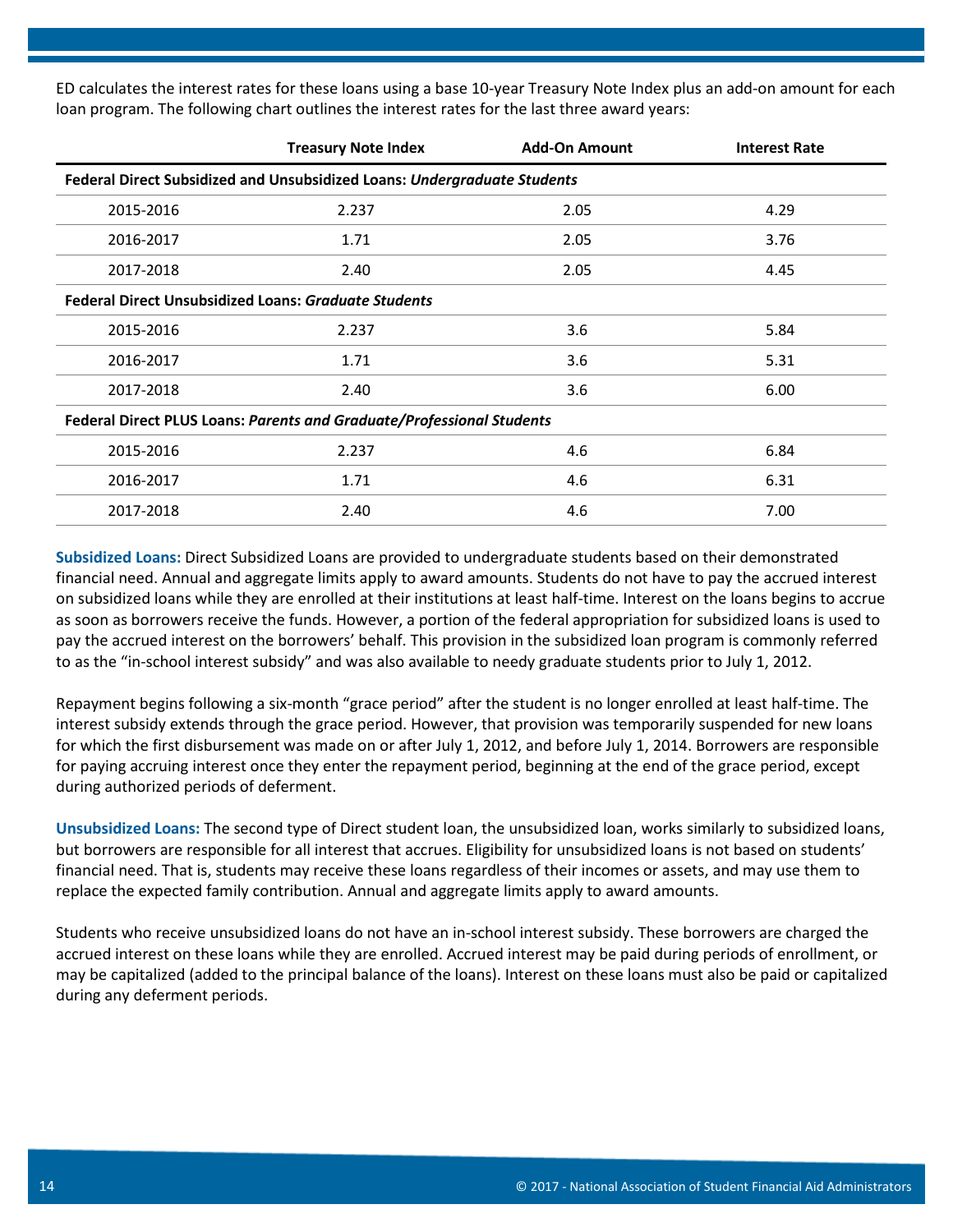**Loan Limits.** The amount a student may borrow in subsidized funds is the result of subtracting other aid and the EFC from the cost of attendance (COA), or the applicable annual loan limit, whichever is less. The annual maximum amount of loans students may borrow varies by academic grade level. As of July 1, 2007, the annual loan limits are as follows:

|                                          | <b>Dependent Students</b>               | <b>Independent Students</b><br>(and students whose parents cannot obtain a PLUS loan) |
|------------------------------------------|-----------------------------------------|---------------------------------------------------------------------------------------|
| <b>First Year Undergraduate</b>          | \$5.500                                 | \$9.500                                                                               |
| <b>Students</b>                          | No more than \$3,500 can be subsidized. | No more than \$3,500 can be subsidized.                                               |
| <b>Second Year</b>                       | \$6,500                                 | \$10,500                                                                              |
| Undergraduate Students                   | No more than \$4,500 can be subsidized. | No more than \$4,500 can be subsidized.                                               |
| <b>Third Year and Beyond</b>             | \$7.500                                 | \$12,500                                                                              |
| <b>Undergraduate Students</b>            | No more than \$5,500 can be subsidized. | No more than \$5,500 can be subsidized.                                               |
| Graduate/Professional<br><b>Students</b> | N/A                                     | \$20,500<br>As of July 1, 2012, unsubsidized funds only.                              |

As of July 1, 2007, the aggregate loan limits are as follows:

|                               | <b>Dependent Students</b>                            | <b>Independent Students</b><br>(and students whose parents cannot obtain a PLUS loan)                                    |
|-------------------------------|------------------------------------------------------|--------------------------------------------------------------------------------------------------------------------------|
| <b>Undergraduate Students</b> | \$31,000<br>No more than \$23,000 can be subsidized. | \$57,500<br>No more than \$23,000 can be subsidized.                                                                     |
| <b>Graduate Students</b>      | N/A                                                  | \$138,500<br>No more than \$65,500 can be subsidized. Undergraduate<br>borrowing counts toward graduate aggregate limit. |

**PLUS:** The PLUS Loan Program provides loans to the parents of dependent undergraduates and to students who are in graduate or professional programs (who are, by federal definition, independent of their parents). Parents must use the loan funds to pay their children's higher education costs. To qualify for a PLUS Loan, borrowers may not have an adverse credit history (credit history is not considered for subsidized and unsubsidized loans). Borrowers with adverse credit histories can obtain a loan if they provide an endorser or appeal the credit decision with ED.

PLUS Loans are limited to the difference between the student's COA and other anticipated financial aid; there are no absolute annual or aggregate limits.

## *Table 6. Undergraduates Who Received Federal Subsidized Direct Loans by Family Income Level, Award Year 2011-2012*

| <b>Adjusted Gross Income (AGI)</b> | <b>Recipients (Estimated)</b> | Percent | <b>Average Award</b> |
|------------------------------------|-------------------------------|---------|----------------------|
| Less than \$20,000                 | 2,919,603                     | 35.3%   | \$3,333              |
| \$20,000 to \$39,999               | 1,900,367                     | 23.0%   | \$3,498              |
| \$40,000 to \$59,999               | 964,669                       | 11.7%   | \$3,621              |
| \$60,000 to \$79,999               | 739.863                       | 8.9%    | \$3,649              |
| \$80,000 to \$99,999               | 599.997                       | 7.2%    | \$3,621              |
| \$100,000 and over                 | 1,152,390                     | 13.9%   | \$3,516              |
| Total                              | 8,276,889                     | 100.0%  | \$3,468              |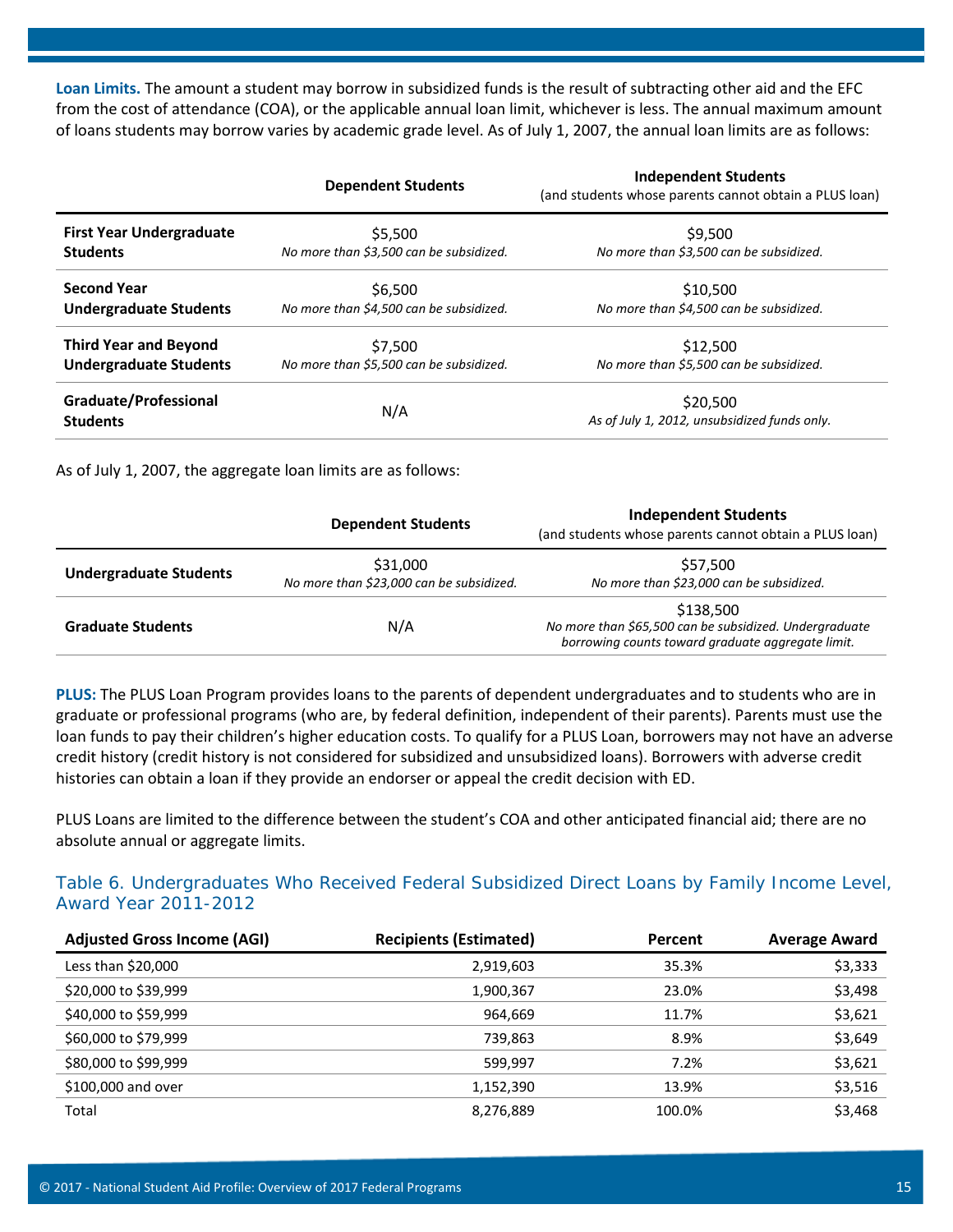## *Table 7. Undergraduates Who Received Federal Unsubsidized Direct Loans by Family Income Level, Award Year 2011-2012*

| <b>Adjusted Gross Income (AGI)</b> | <b>Recipients (Estimated)</b> | Percent | <b>Average Award</b> |
|------------------------------------|-------------------------------|---------|----------------------|
| Less than \$20,000                 | 2,830,145                     | 36.6%   | \$4,025              |
| \$20,000 to \$39,999               | 1,566,876                     | 20.3%   | \$3,793              |
| \$40,000 to \$59,999               | 886,743                       | 11.5%   | \$3,504              |
| \$60,000 to \$79,999               | 748,107                       | 9.7%    | \$3,345              |
| \$80,000 to \$99,999               | 593.312                       | 7.7%    | \$3,738              |
| \$100,000 and over                 | 1,104,240                     | 14.3%   | \$4,665              |
| Total                              | 7,723,559                     | 100.1%  | \$3,922              |

## *Table 8. Undergraduates Whose Parents Received Federal PLUS Loans by Family Income Level, Award Year 2011-2012*

| <b>Adjusted Gross Income (AGI)</b> | <b>Recipients (Estimated)</b> | Percent | <b>Average Award</b> |
|------------------------------------|-------------------------------|---------|----------------------|
| Less than \$20,000                 | 113,856                       | 11.0%   | \$8,129              |
| \$20,000 to \$39,999               | 137,631                       | 13.3%   | \$8,968              |
| \$40,000 to \$59,999               | 142,416                       | 13.7%   | \$11,011             |
| \$60,000 to \$79,999               | 154,568                       | 14.9%   | \$11,650             |
| \$80,000 to \$99,999               | 150,417                       | 14.5%   | \$12,219             |
| \$100,000 and over                 | 340,260                       | 32.8%   | \$15,279             |
| Total                              | 1,037,493                     | 100.2%  | \$12,089             |

## *Table 9. Graduate/Professional Students Who Received Federal PLUS Loans by Family Income Level, Award Year 2011-2012*

| <b>Adjusted Gross Income (AGI)</b> | <b>Recipients (Estimated)</b> | Percent | <b>Average Award</b> |
|------------------------------------|-------------------------------|---------|----------------------|
| Less than \$20,000                 | 229,286                       | 62.9%   | \$19,267             |
| \$20,000 to \$39,999               | 62,381                        | 17.1%   | \$18,674             |
| \$40,000 to \$59,999               | 35,671                        | 9.8%    | \$14,983             |
| \$60,000 to \$79,999               | 15,026                        | 4.1%    | \$16,199             |
| \$80,000 to \$99,999               | 9,067                         | 2.5%    | \$17,813             |
| \$100,000 and over                 | 12.116                        | 3.3%    | \$18,449             |
| Total                              | 364,538                       | 99.7%   | \$18,554             |

*Source for Tables 6-9: U.S. Department of Education, National Center for Education Statistics, 2011-2012* National Postsecondary Student Aid Study *(NPSAS:12).*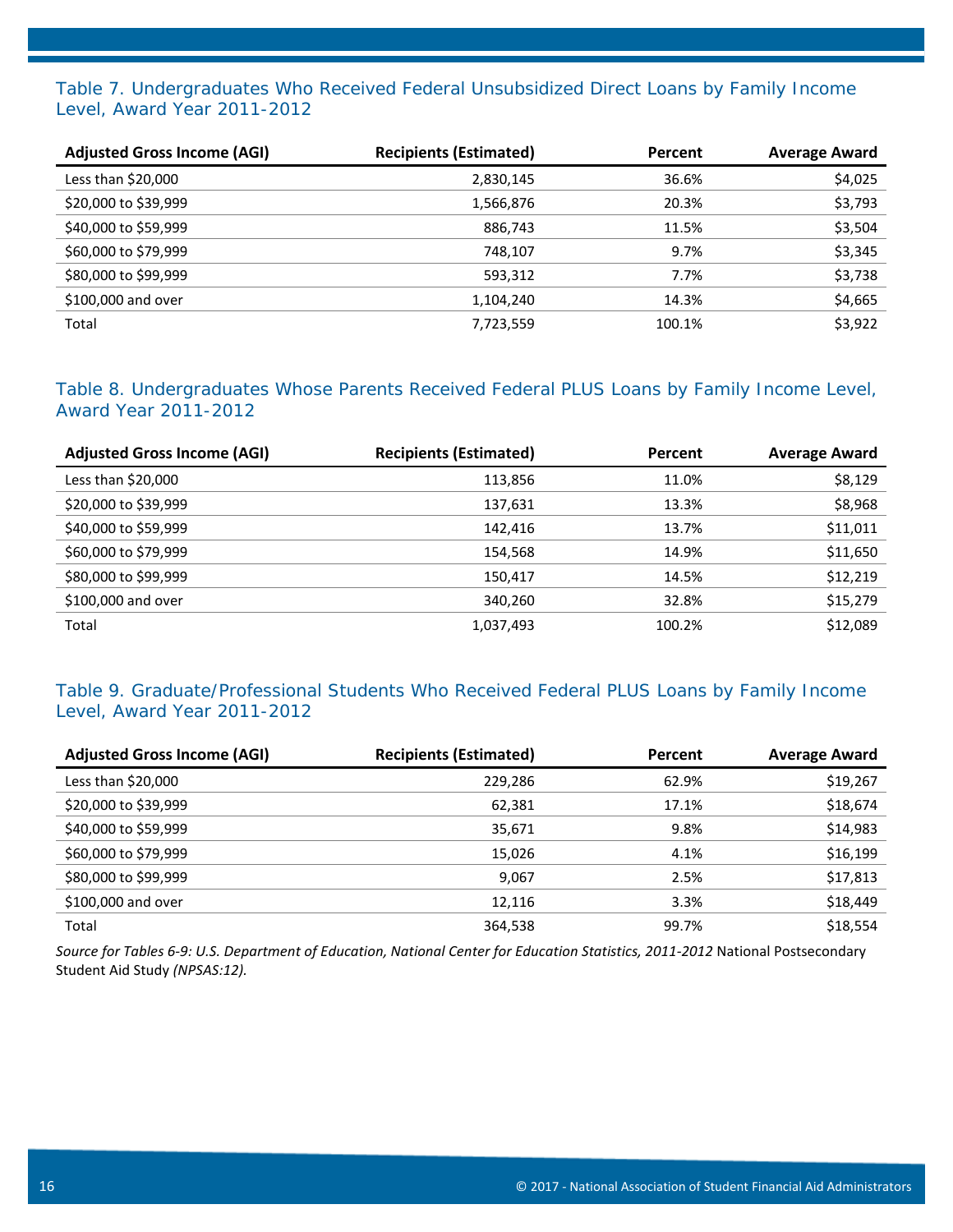*Figure 10. Federal Student Loan Volume (Inflation-Adjusted Dollars, in Millions), 2005-2006 to 2015-201*6



*Source: The College Board,* Trends in Student Aid, *2016.*

## Federal Need Analysis

**Description:** The application for all Title IV programs is the Free Application for Federal Student Aid (FAFSA), which collects demographic, income, and asset information from aid applicants and their families. ED uses this information to confirm students' general eligibility to receive Title IV funds and calculates an index, called the Expected Family Contribution (EFC), that schools use as one of several factors to determine the amount of financial aid a student may receive during a given award year.

The EFC is determined by a need analysis formula established under Title IV of the Higher Education Act (HEA); the formula is called the Federal Methodology (FM). Parents of dependent students are expected to provide financial information on the FAFSA and to contribute some amount, if they are able, to the financing of their child's education.

In September 2015, President Obama and then Secretary of Education Arne Duncan announced their intention to use their existing authority in HEA [Sec. 480(a)(B)(1)] to adjust the year of income tax data used to determine federal aid eligibility, a move supported by NASFAA and other higher education advocates. Before, the FM calculated a student's financial need using prior year income data. On October 1, 2016, FM began using income data from the prior-prior year ("PPY") and the FAFSA release date moved up from January 1 to October 1.

**Use:** Financial aid administrators use the EFC and other information to determine which students will receive federal student aid authorized under Title IV of the HEA and the amounts they will receive from these programs. Students are eligible to receive need-based federal student aid (Federal Pell Grant, FWS, FSEOG, Federal Perkins Loans, and Direct Subsidized Loans) only if the sum of the EFC and other estimated financial assistance is less than the total cost of attendance (COA). The COA includes tuition and fees, estimated living expenses, books and educational supplies, transportation to and from the postsecondary institution, and other miscellaneous expenses.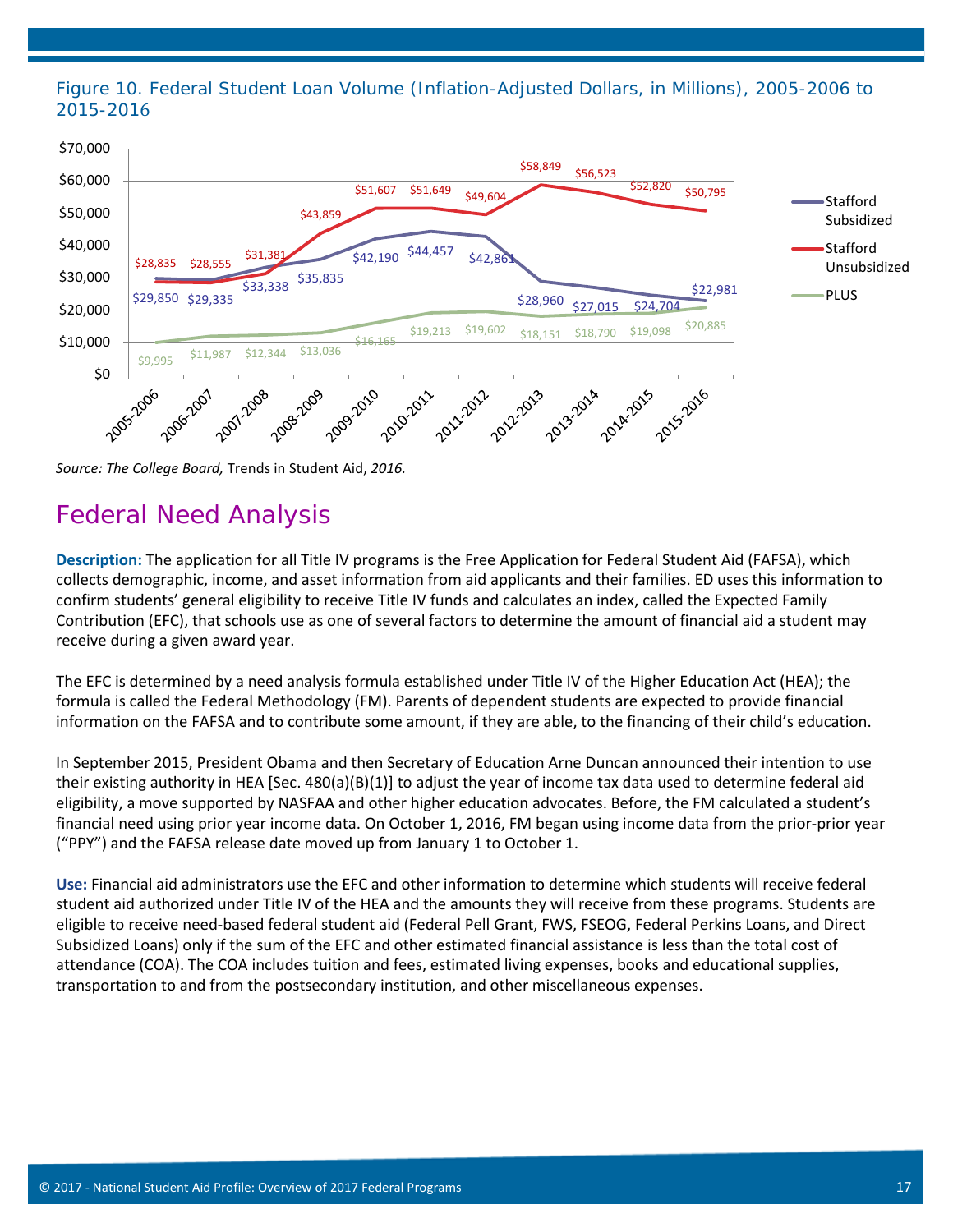## Introduced Legislation in Congress on Student Aid Topics in 2016

In 2016, members of both the U.S. House of Representatives and the U.S. Senate introduced a total of 107 bills and resolutions on student aid-related issues, down from 175 in 2015. When categorized by topic, Congress demonstrated a commitment to addressing student loans and repayment (22.43% of legislation introduced on student aid topics addressed loans and/or repayment) and higher education tax issues (21.5% of legislation introduced on student aid topics addressed higher education tax issues).

## *Figure 11. Bills Introduced in 2016*



*Source: NASFAA Legislative Tracker*

# Fiscal Year 2017 Budget and Appropriations Update

Each year, Congress must go through the process of determining funding levels for most of the federal student aid programs. Fiscal year (FY) 2017 funding, which impacts the 2017-2018 award year, was finalized by Congress and signed into law by President Trump in May 2017 in the Consolidated Appropriations Act, 2017. Given the fiscal environment of austerity and sequestration<sup>1</sup>, the federal student aid programs fared relatively well in the budget process, though this is largely thanks to increased budget caps agreed to in the Bipartisan Budget Act of 2015.

Funding for the Pell Grant Program comes from both discretionary and mandatory funding streams. Through the appropriations process, Congress has agreed to funding the discretionary base maximum award at the \$4,860 level since [2](#page-19-1)009-2010. The chart below shows that when combined with the mandatory annual inflation-adjusted add-on<sup>2</sup> of \$1,060, the total maximum award for the 2017-2018 award year is \$5,920, a \$105 increase over the 2016-2017 amount. Authority for the inflationary increase to the mandatory add-on expires after FY 2017, meaning the Pell Grant maximum award will remain at \$5,920 in each award year moving forward, absent congressional action.

<span id="page-19-0"></span><sup>&</sup>lt;sup>1</sup> The Budget Control Act of 2011 mandated federal spending cuts through a process called sequestration to a number of federal programs, including certain Title IV aid programs.

<span id="page-19-1"></span><sup>&</sup>lt;sup>2</sup> The add-on amount is based in part on the Bureau of Labor Statistics (BLS) Unadjusted 12-month Consumer Price Index for All Urban Consumers (CPI-U).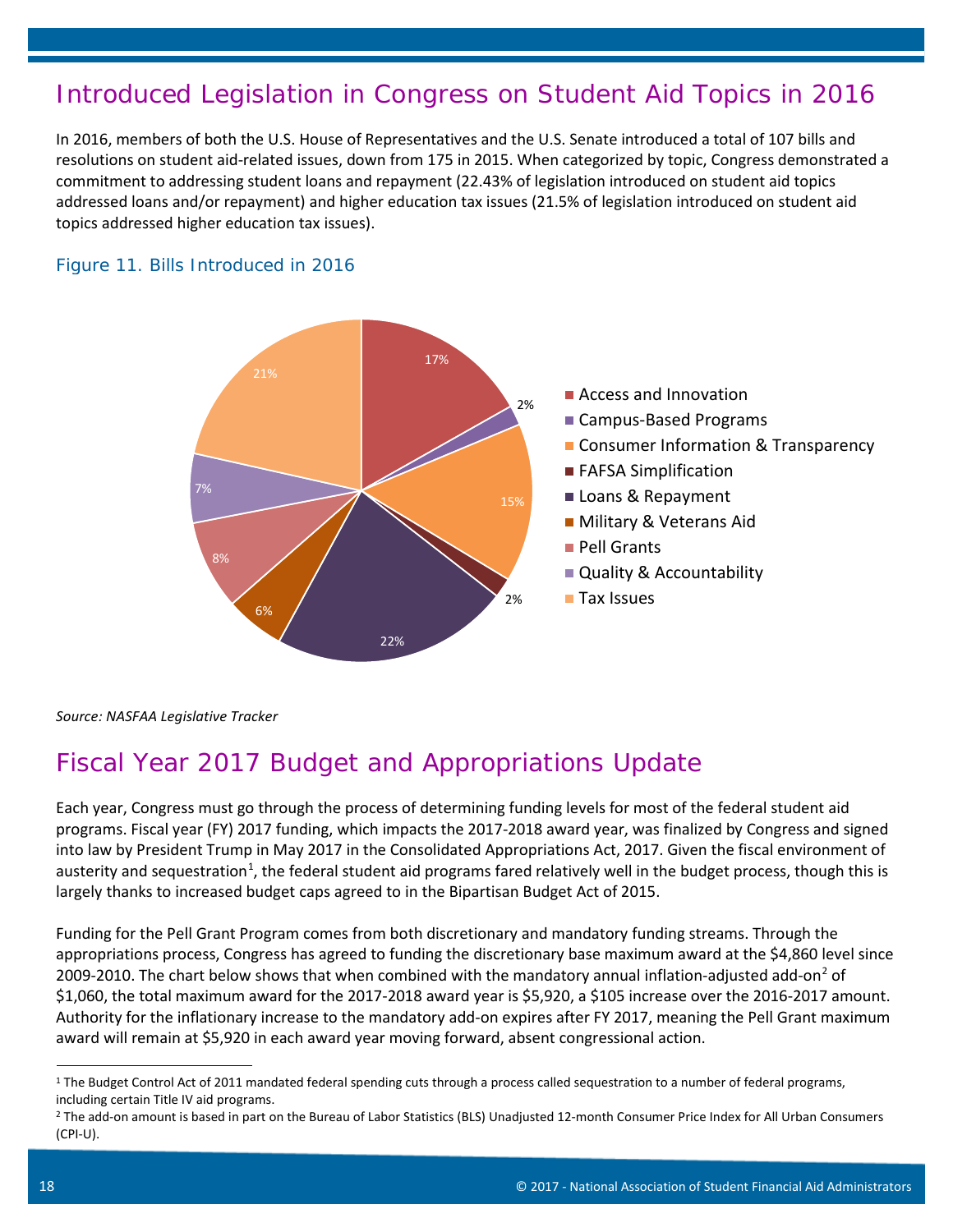The chart below highlights Pell Grant funding over the last three fiscal years.

| Program                    | <b>FY15</b>      | <b>FY16</b>      | <b>FY17</b>      | <b>Change from</b><br><b>FY16 to FY17</b> |
|----------------------------|------------------|------------------|------------------|-------------------------------------------|
| Pell Grant (discretionary) | \$22,475,352,000 | \$22,475,352,000 | \$22,475,352,000 | \$0                                       |
| Pell Grant maximum award   | S5.775           | \$5,815          | \$5,920          | $+5105$                                   |

The spending agreement also included the restoration of a student's ability to access an additional scheduled Pell Grant award in an award year, also called "year-round Pell" or "summer Pell." The provision permits eligible students to access up to 150 percent of the annual maximum award in an award year.

The spending package pulls a total of \$1.56 billion from the Pell Grant Program, \$1.3 billion of which comes from a rescission to the unobligated balances in the Pell Grant Program. The other \$254 million would come from a decrease to mandatory program funds for FY 2017, which were previously designated in the HEA.

In the final FY 2017 agreement, both the Federal Supplemental Educational Opportunity Grant (FSEOG) Program and the Federal Work-Study (FWS) Program received level-funding compared to FY 2015 and FY 2016. The funding for FSEOG and FWS are highlighted in the following chart.

| Program      | <b>FY15</b>   | <b>FY16</b>   | <b>FY17</b>   | <b>Change from</b><br><b>FY15 to FY16</b> |
|--------------|---------------|---------------|---------------|-------------------------------------------|
| <b>FSEOG</b> | \$733,130,000 | \$733,130,000 | \$733,130,000 | \$0                                       |
| <b>FWS</b>   | \$989,728,000 | \$989,728,000 | \$989,728,000 | \$0                                       |

The higher education community continues to advocate for adequate funding of the federal student aid programs.

## Conclusion

Since enactment of the HEA in 1965, federal financial aid has been a central and critical pathway for college access. Given the importance of federal financial aid, this booklet serves as a resource describing seven prominent Title IV programs. While these financial aid programs may have changed over time, the general principles of each program have stayed the same.

NASFAA hopes the information in this booklet is helpful to you. You may find a more detailed version of this document online at www.nasfaa.org. We also have produced other publications that help students and families find ways to pay for postsecondary education. Should you need any additional information, please contact us at [policy@nasfaa.org](mailto:policy@nasfaa.org) or 202.785.0453.